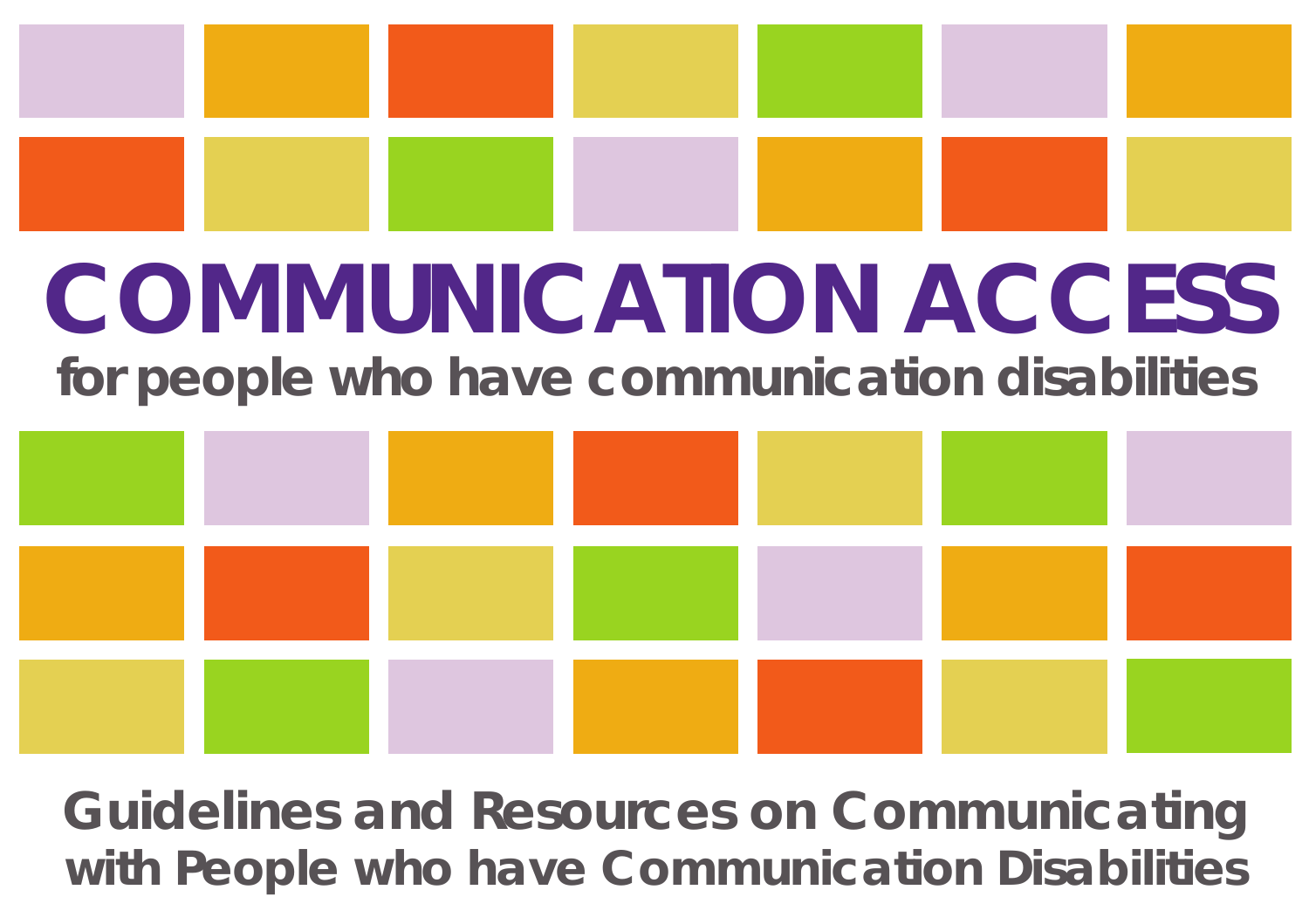

### **Table of Contents**

| Communicating with a Person who has a Communication Disability14<br>If the person uses a communication board or book16<br>If the person is having difficulty understanding speech19 |  |
|-------------------------------------------------------------------------------------------------------------------------------------------------------------------------------------|--|

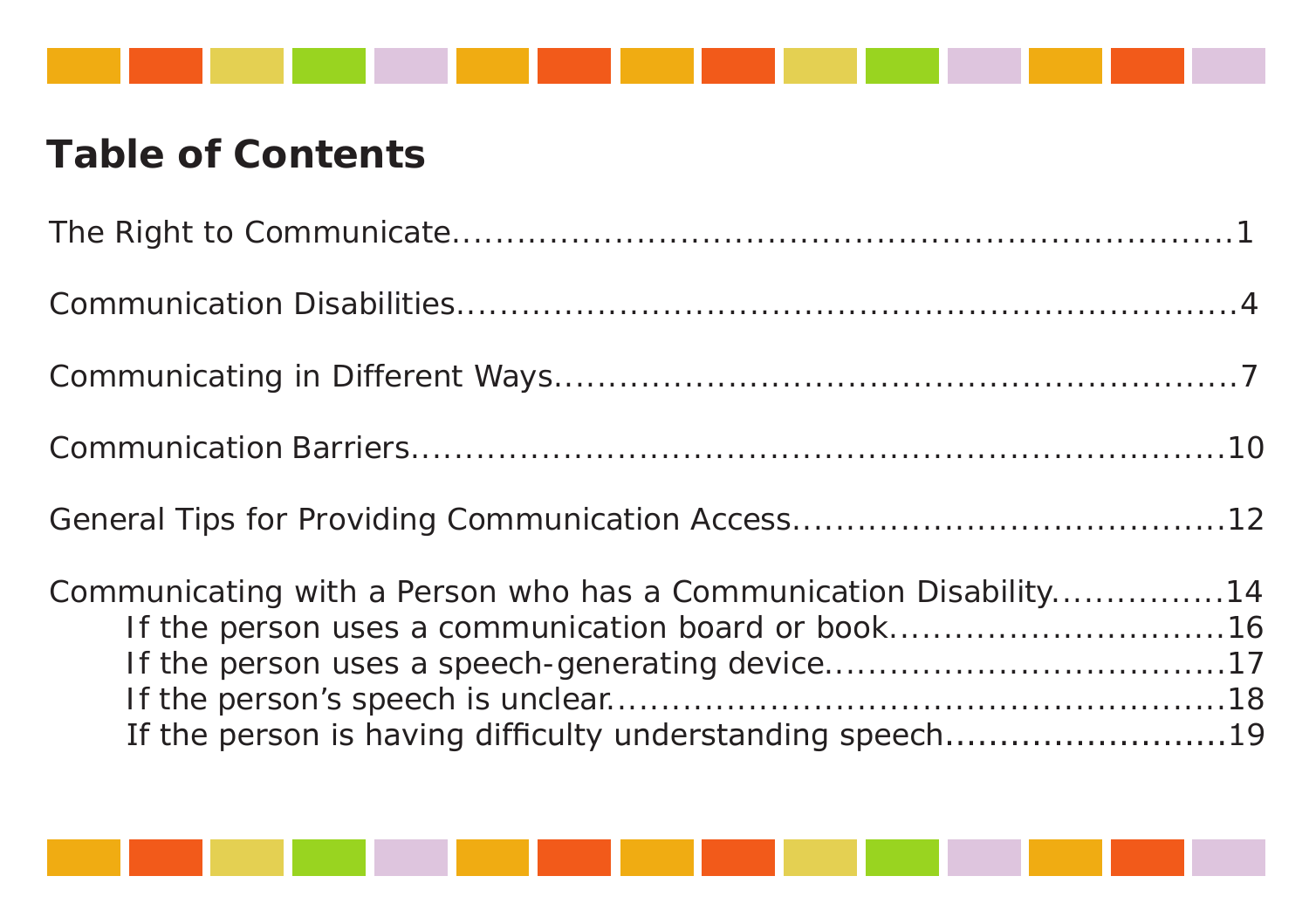

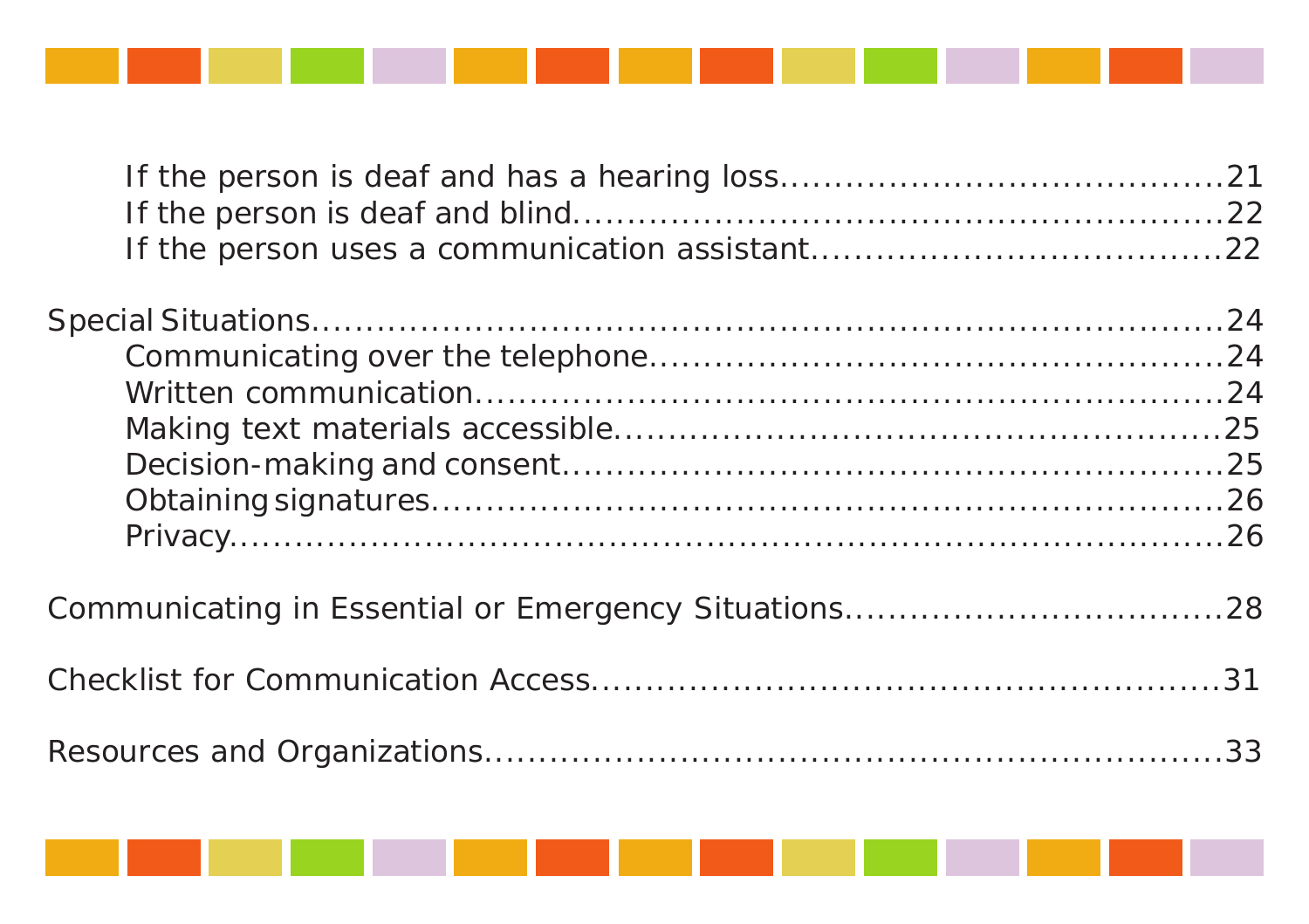



This booklet is intended to inform businesses and organizations about providing accessible goods and services to people who have communication disabilities, and may be a helpful resource in complying with the customer service standard under the Accessibility for Ontarians with Disabilities Act, 2005 (AODA).

#### For information about Ontario's accessibility standards, go to **[www.AccessON.ca](www.accesson.ca)**

The Accessibility Directorate of Ontario acknowledges the contribution of Barbara Collier, Augmentative Communication Community Partnerships-Canada, and the input provided on specific sections by Kelly MacKenzie, Aura Kagan, Shelley Deegan, Cathy Proll and Elizabeth Bloomfield as well as all those who contributed photographs.

#### 2009

Ce document est également disponible en français.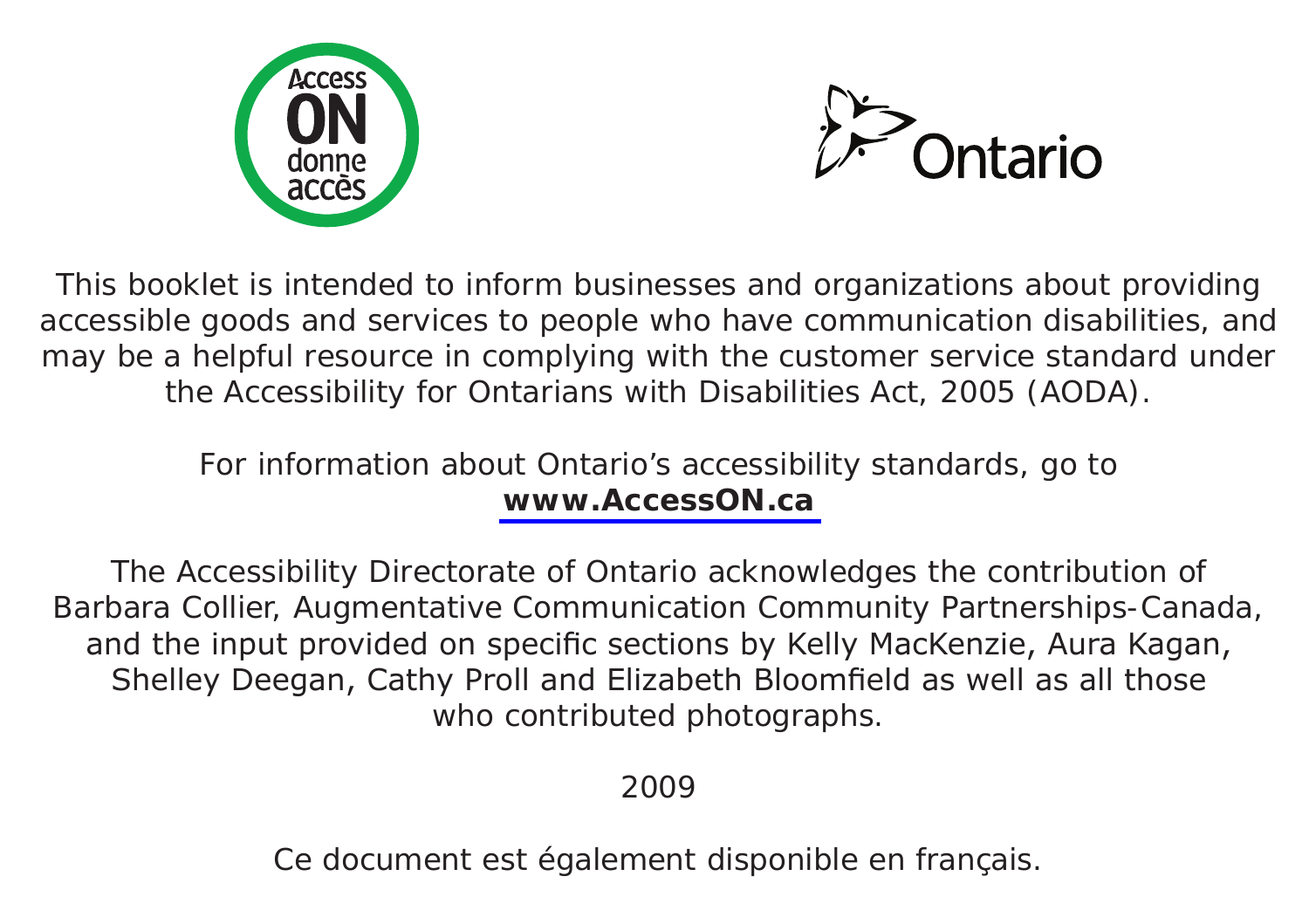

### **The Right to Communicate**

Being able to communicate is something many of us take for granted. Speaking and understanding, reading and writing are skills that most of us use every day. We communicate to express our feelings, thoughts and opinions, to ask questions, and to give information. We do this with lots of people and for many different reasons. For example, we might ask for things we want in a store, discuss our medical concerns with a doctor, order a meal in a restaurant, interact with a bank teller about our finances or call a taxi company to book a ride.

### **Communication is the foundation of much of our lives and a basic human right.**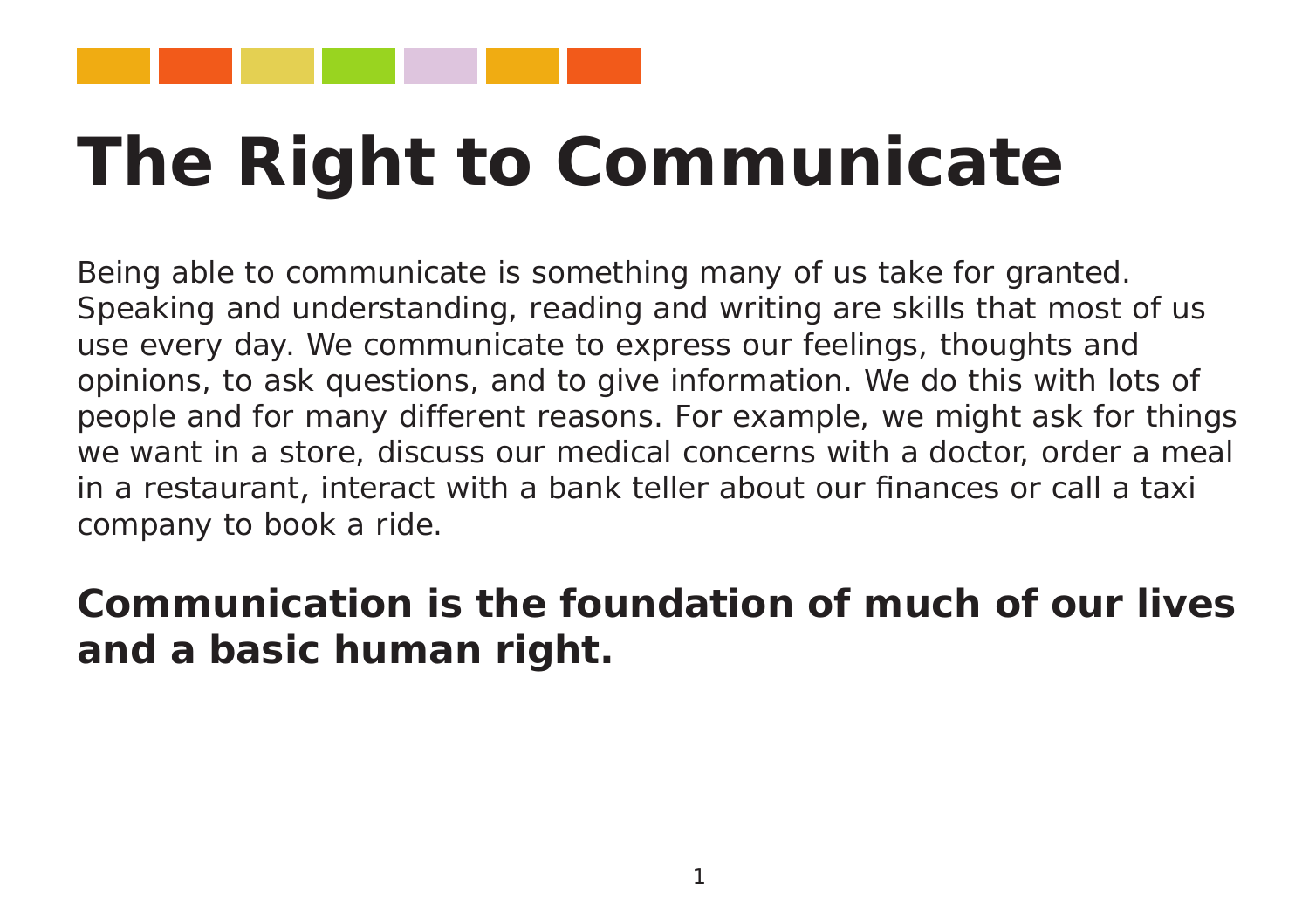There are thousands of people in Ontario who have disabilities that affect hearing, speaking, reading, writing, and/or understanding, and who use different ways to communicate than people who do not have these disabilities. They have the same rights to communicate as people who speak. These rights are protected under the Ontario Human Rights Code. In addition, accessibility standards under the Accessibility for Ontarians with Disabilities Act, 2005 (AODA) will set out legal requirements to ensure that Ontario is accessible to people with disabilities.

The basis of good communication includes a respectful attitude and being a good listener. These basic skills are more important than ever for people who have communication disabilities because their disabilities are typically not well understood by the public.



Jessie Weber, a student at Centennial College, uses her speech generating device to order a latte.

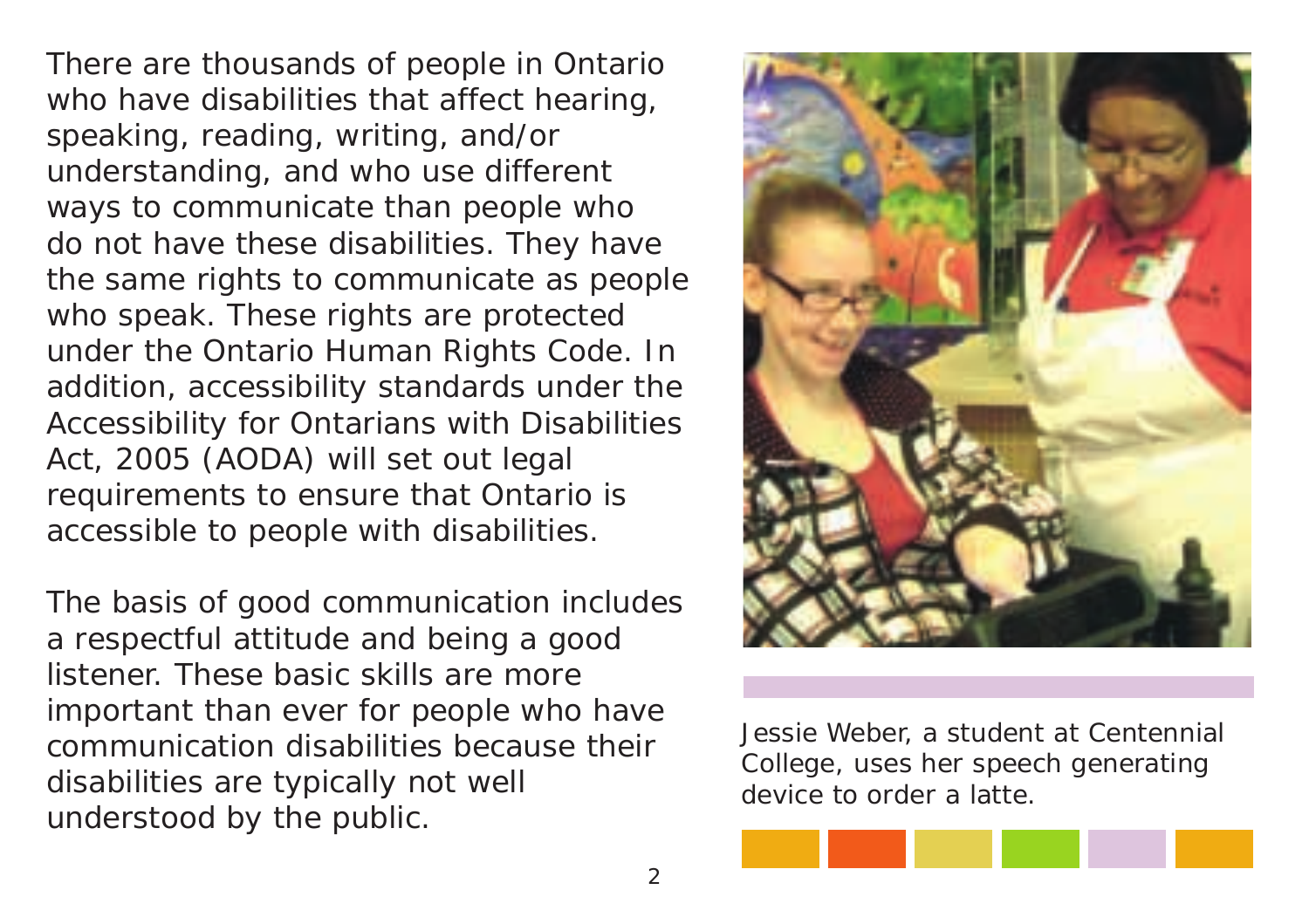In addition to being a good communicator, you can do a number of practical things to ensure successful interactions when people with communication disabilities use your services.



Andrew Bloomfield types what he wants to say on his device.

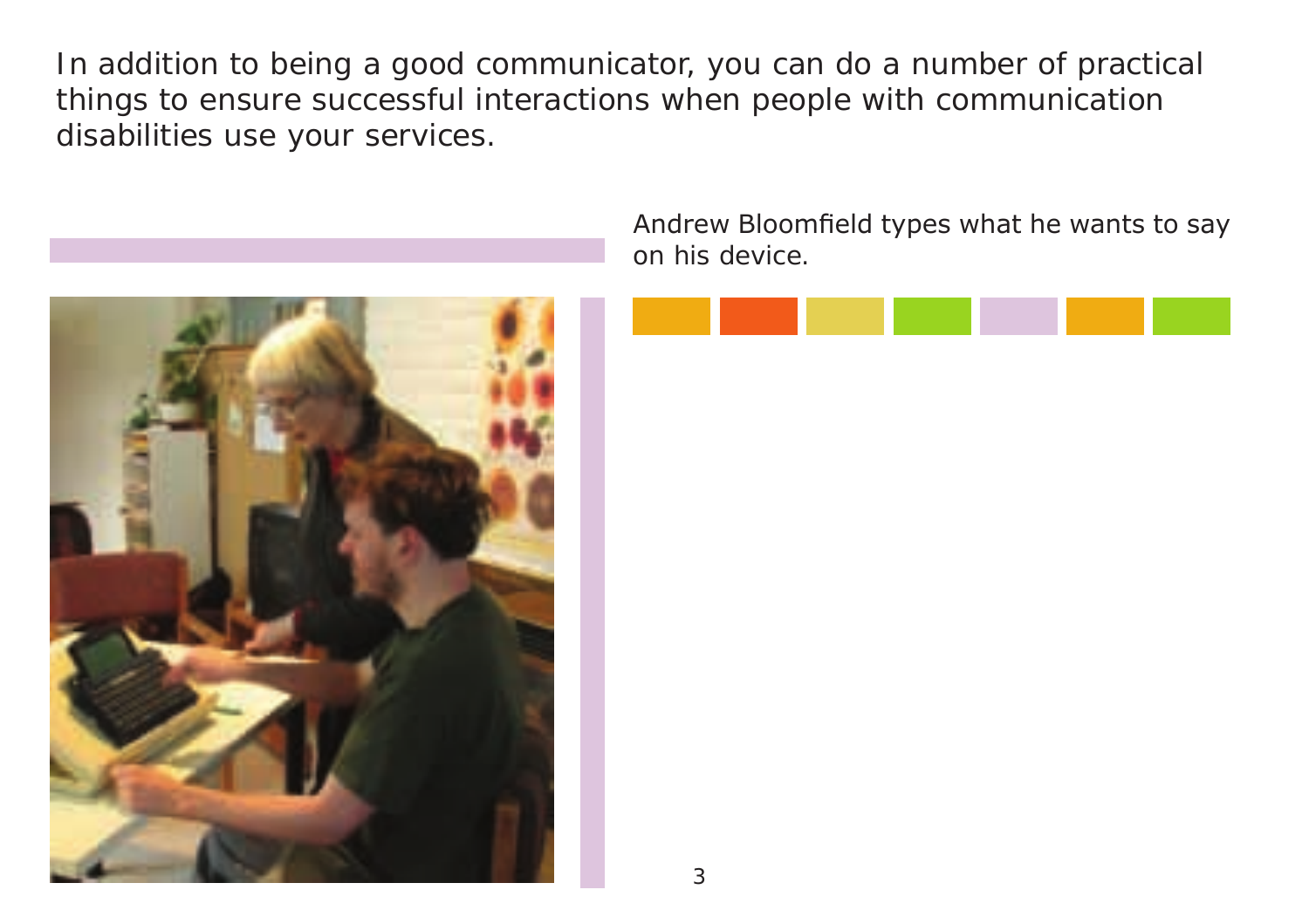

### **Communication Disabilities**

When someone has a communication disability, there are four main areas that can be affected. Depending on the nature of the disability, one or more of these areas can be involved. They include a person's ability to:

- Speak
- Understand what others are saying
- Read
- Write

Some of the main types of communication disabilities affect the following:

#### **Hearing**

For people who are deaf or have a hearing loss it can be difficult or impossible to hear what a person is saying and sometimes their own speech may not be easily understood.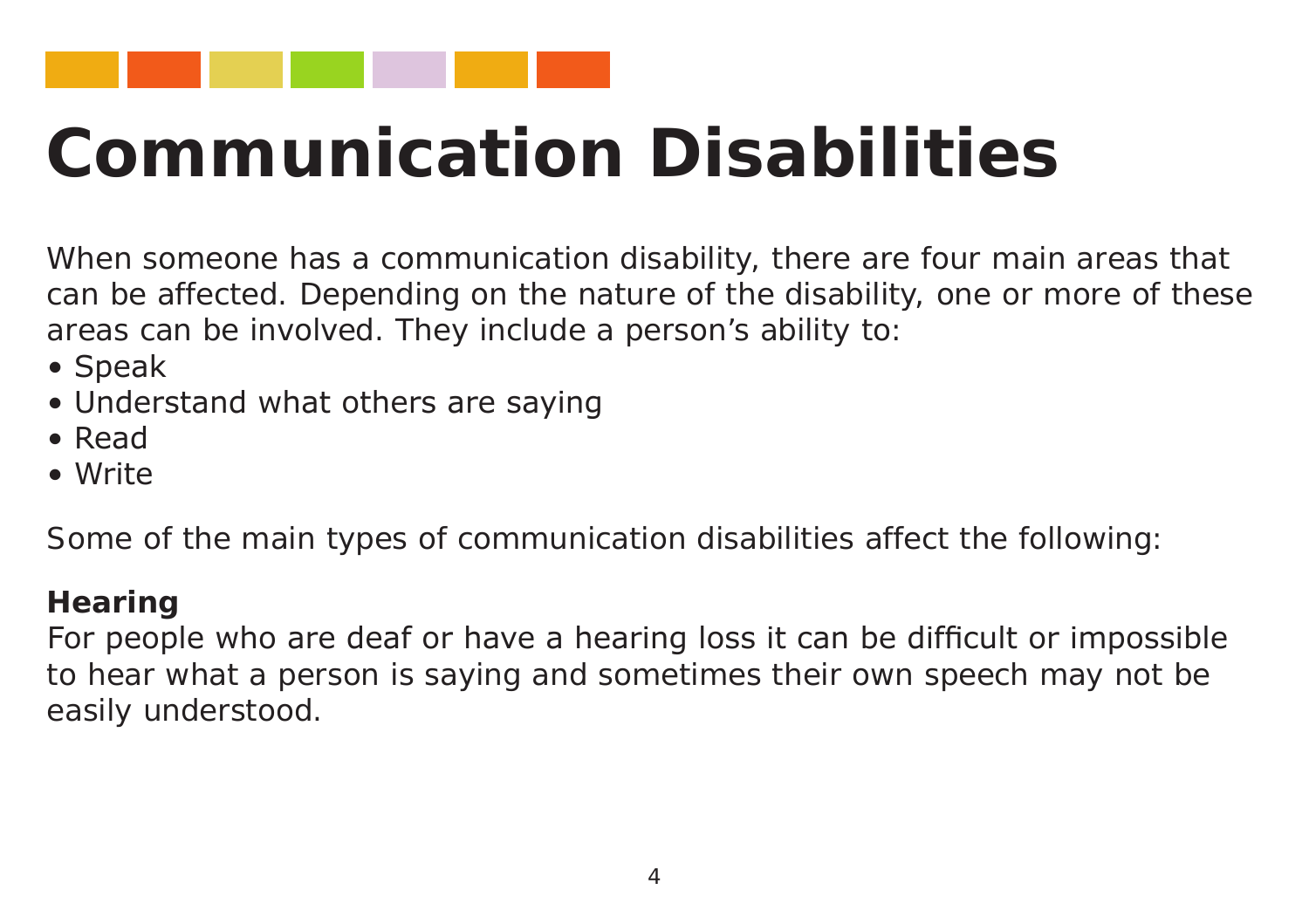#### **Movement**

People who have disabilities such as cerebral palsy, multiple sclerosis or amyotrophic lateral sclerosis may have difficulty moving their muscles to speak, using gestures, turning pages in a book and writing.

#### **Cognition**

People who have intellectual disabilities from birth, or acquire Alzheimer's disease later in life, can have problems remembering, learning, understanding, or problem-solving which can make communication challenging.

#### **Language**

People who have aphasia after a stroke or accident may have difficulty understanding others, speaking, reading and writing. The experience of aphasia is similar to being in a foreign country where you know what you want but you have problems understanding others or expressing yourself.

In addition to having communication challenges, many people have multiple disabilities. People who are deafblind have limited hearing and vision. They are unable to use these senses to receive communication. People who have cerebral palsy may be unable to speak, walk or physically manipulate objects. People who have autism may experience challenges learning and using language, as well as interacting with other people.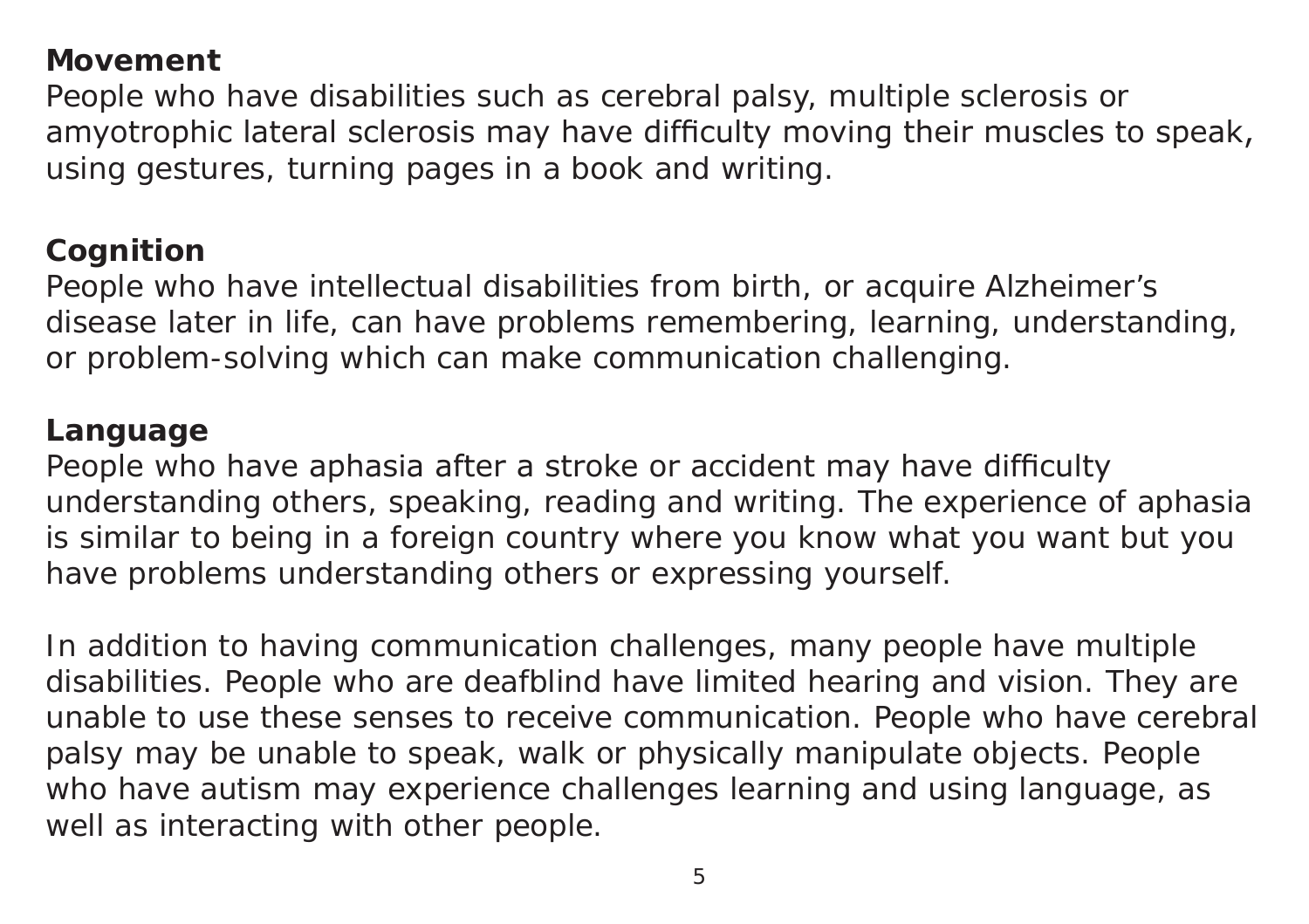Regardless of the cause of the disability, all people who have communication disabilities are individuals and communicate in their own ways.

They can also communicate more effectively when they are given appropriate supports. And that's where you come in.

Rebecca Beayni welcomes visitors at the Royal Ontario Museum. She communicates using her communication device, and her assistant helps others to interpret her body language and personal signs.



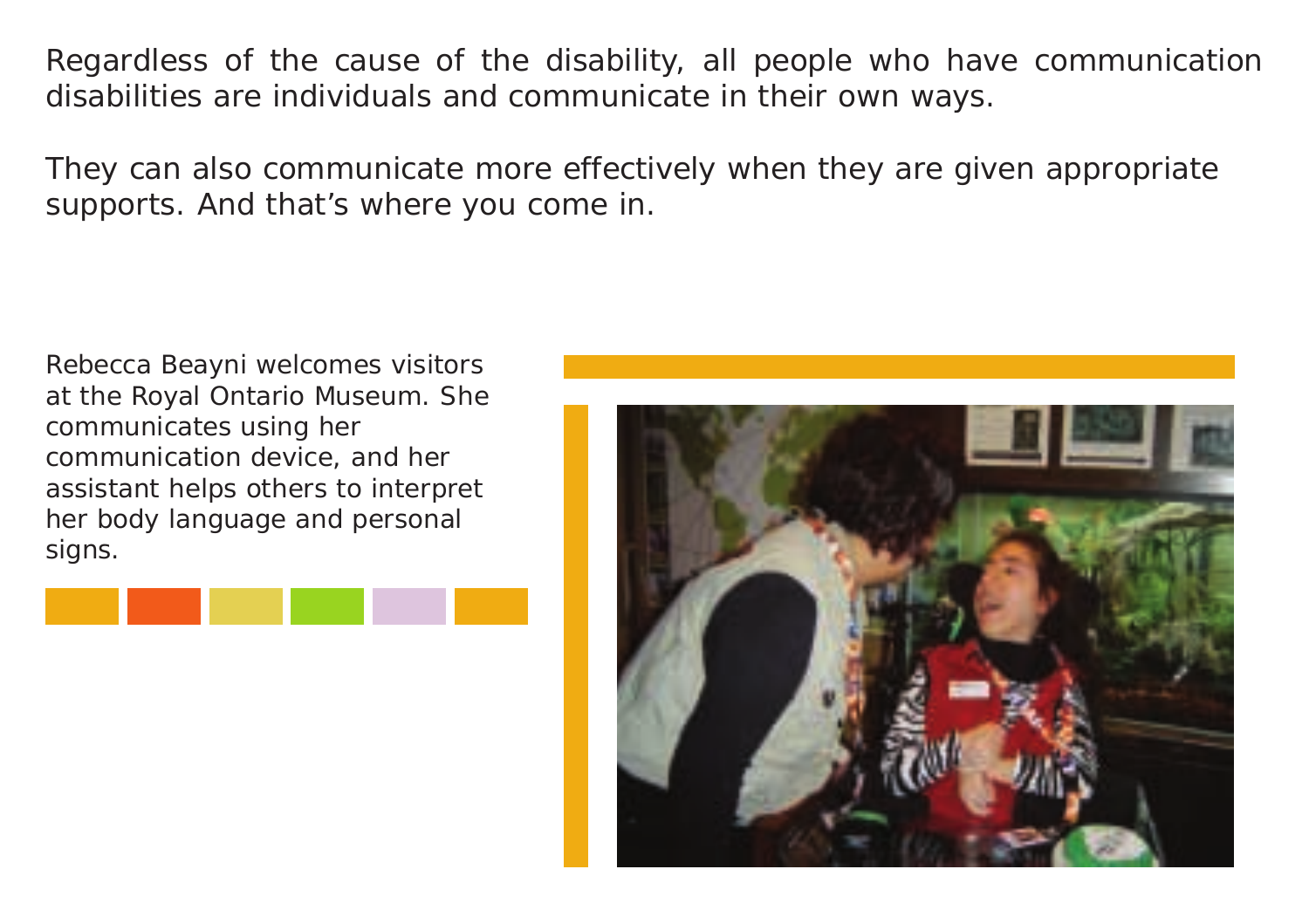

# **Communicating in Different Ways**

People communicate in different ways because of the type of disability they have as well as their personality, preferences, needs, skills and circumstances. Most individuals use many ways of communicating.

Example: Jean uses some speech, gestures or body language with people who know her well and a speech-generating device over the telephone and when communicating with people who don't know her in the community.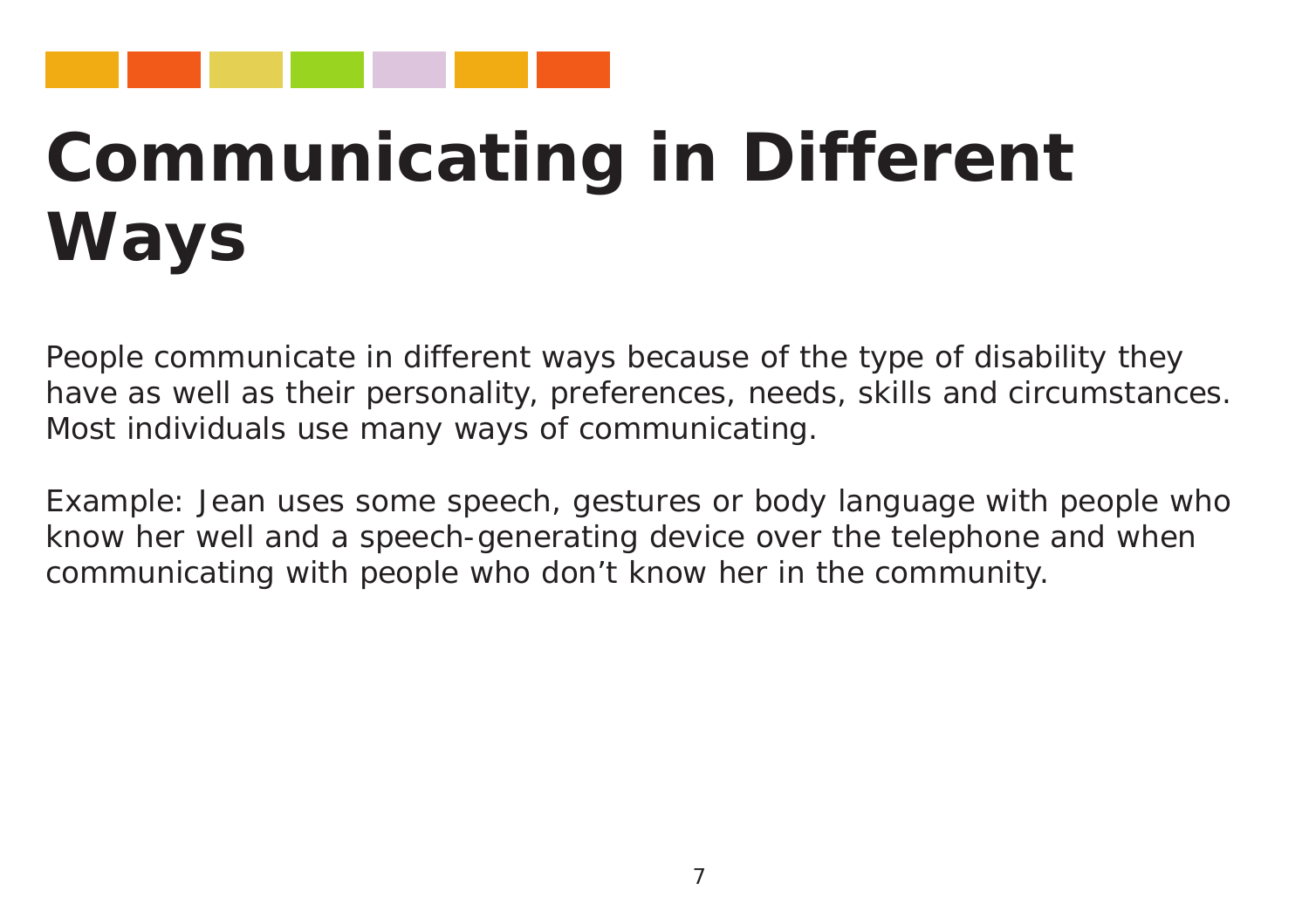Some ways people communicate:

- Speech (speech may be unclear)
- Body language and facial expressions
- Gestures (e.g., wave to signal goodbye)
- Pointing or looking at objects and people
- Sign Languages (e.g., American Sign Language, Langue des signes Québécoise, Signed Exact English, and Adapted Sign Language)
- Writing, typing or drawing
- Spelling on a letter board, which is usually custom-made for an individual
- • Pointing to pictures symbols and/or written words on a communication display, which is custom-made for an individual
- Using a communication device, which is usually obtained through an augmentative and alternative communication clinic.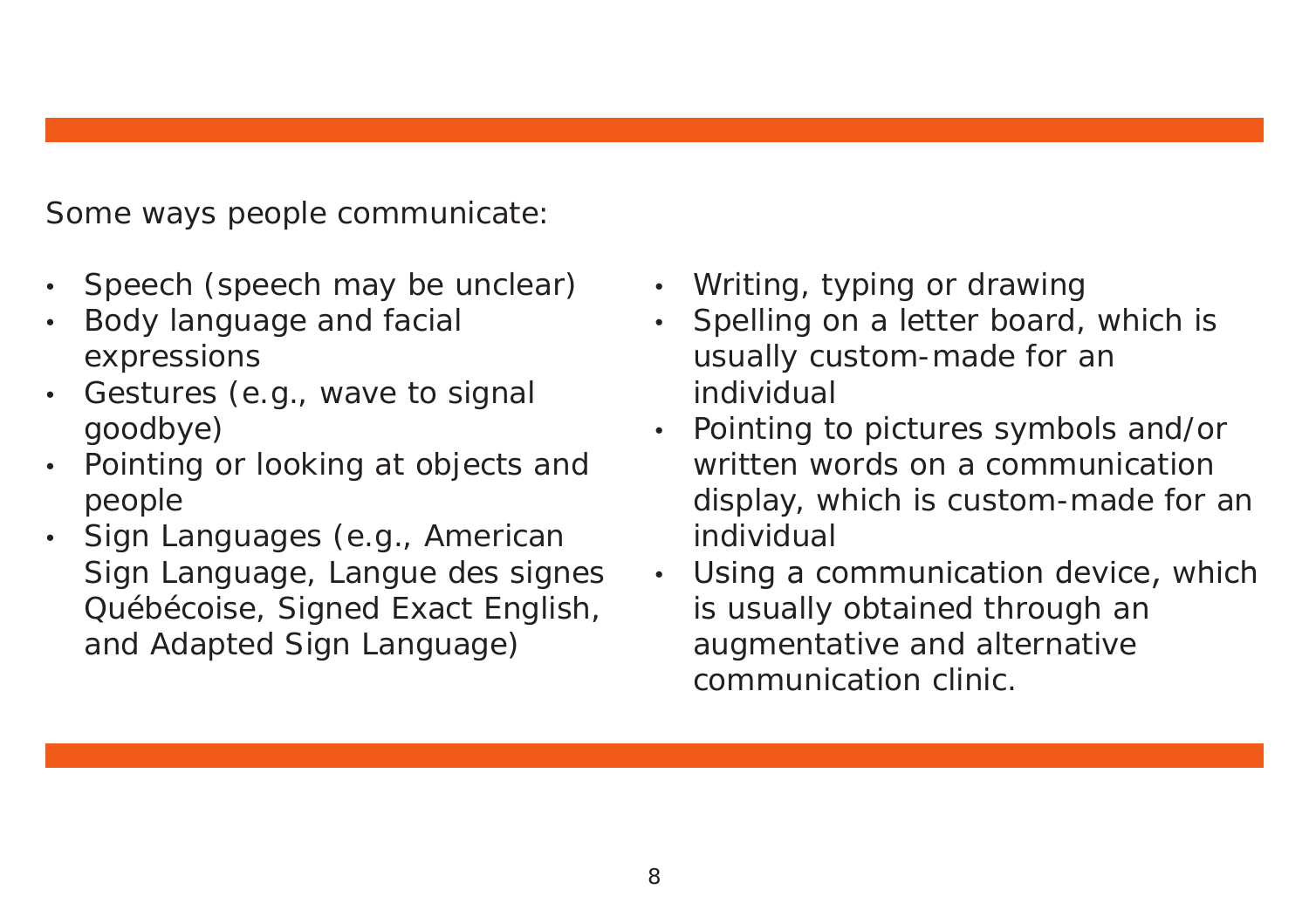The best way to find out how a person wants to communicate with you is to ask them.



Janoy Alliman, a student at York Humber High School, uses his communication device to discuss a class project.

For information on augmentative and alternative communication services, clinics and assistive devices, contact the Assistive Devices Program of the Ontario Ministry of Health and Long-Term Care (MOHLTC). (See the contact information for all organizations at the end of this booklet).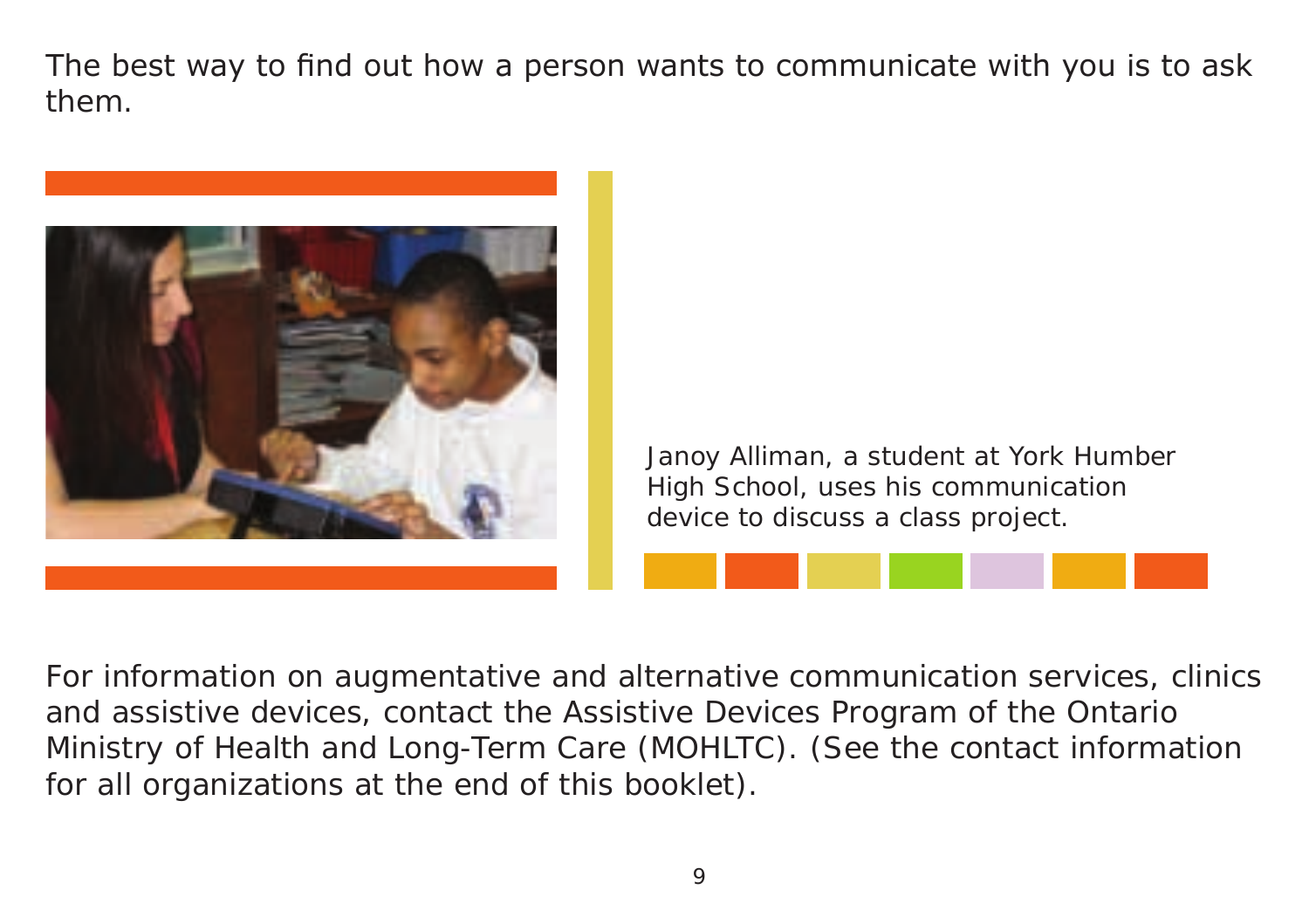

### **Communication Barriers**

People with communication disabilities can experience major barriers when accessing goods and services in their communities.

"People pat me on the head and talk to me like I'm a child. They assume that because I can't speak, I can't understand or think."

"People don't know what to expect. They feel intimidated because they don't want to look stupid. They usually just ignore me."

"Most times, people don't let me communicate what I want. They just ask me yes and no questions."

"It takes me much longer to spell out what I want to say than it does for someone to speak. People don't usually make allowances for my slower rate of communicating."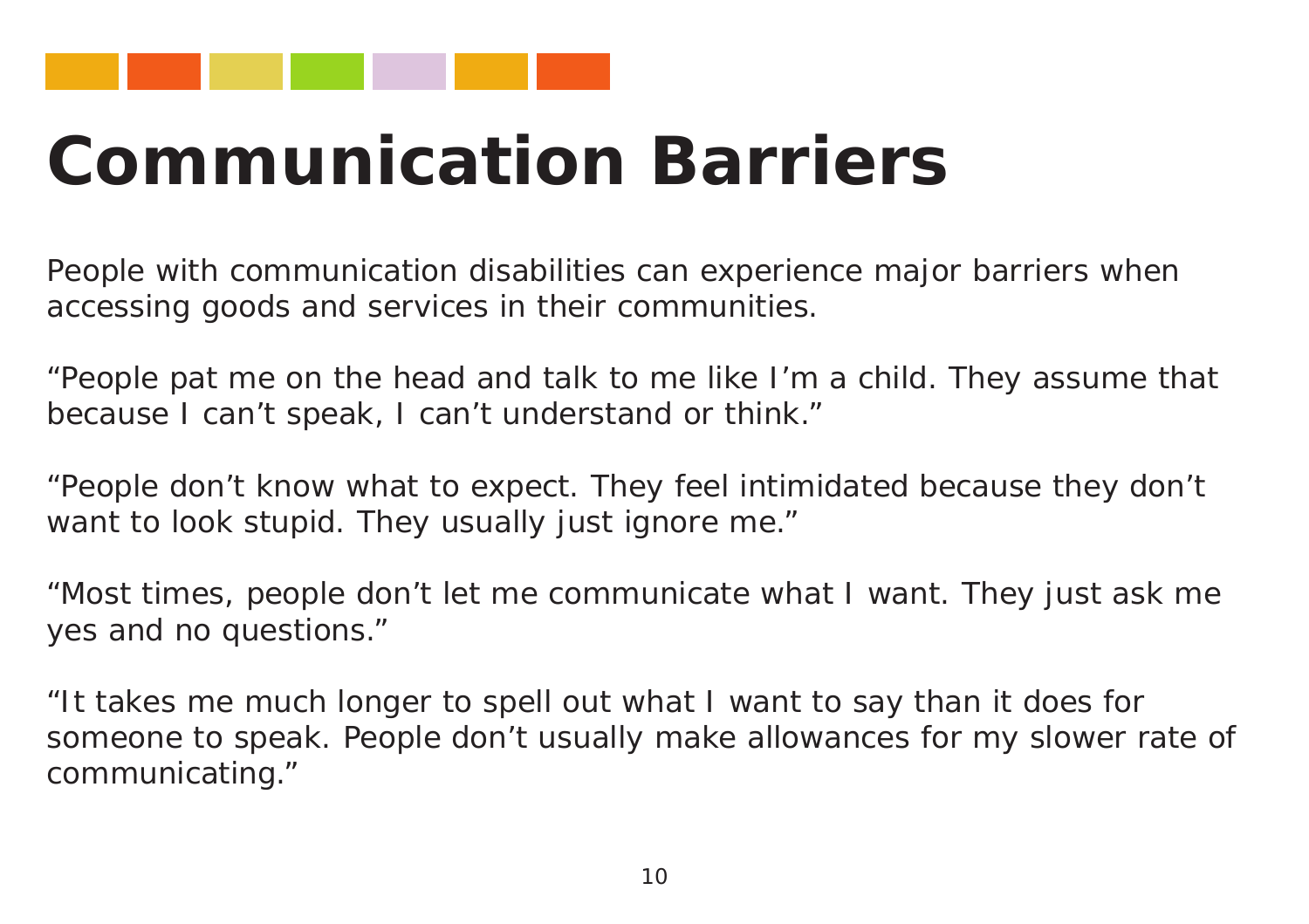"People have a hard time accepting that I can make my own decisions and consent to my own medical treatments."

"People just hang up when I talk over the phone. My speech is slurred. They think I'm drunk."

"When I started to spell out what I wanted to order, the owner of the fast food restaurant called the police to remove me from the premises."



Aaron Shelbourne, a disability rights advocate, communicates by looking at the words he wants to say on his communication display. His communication assistant interprets his messages for other people.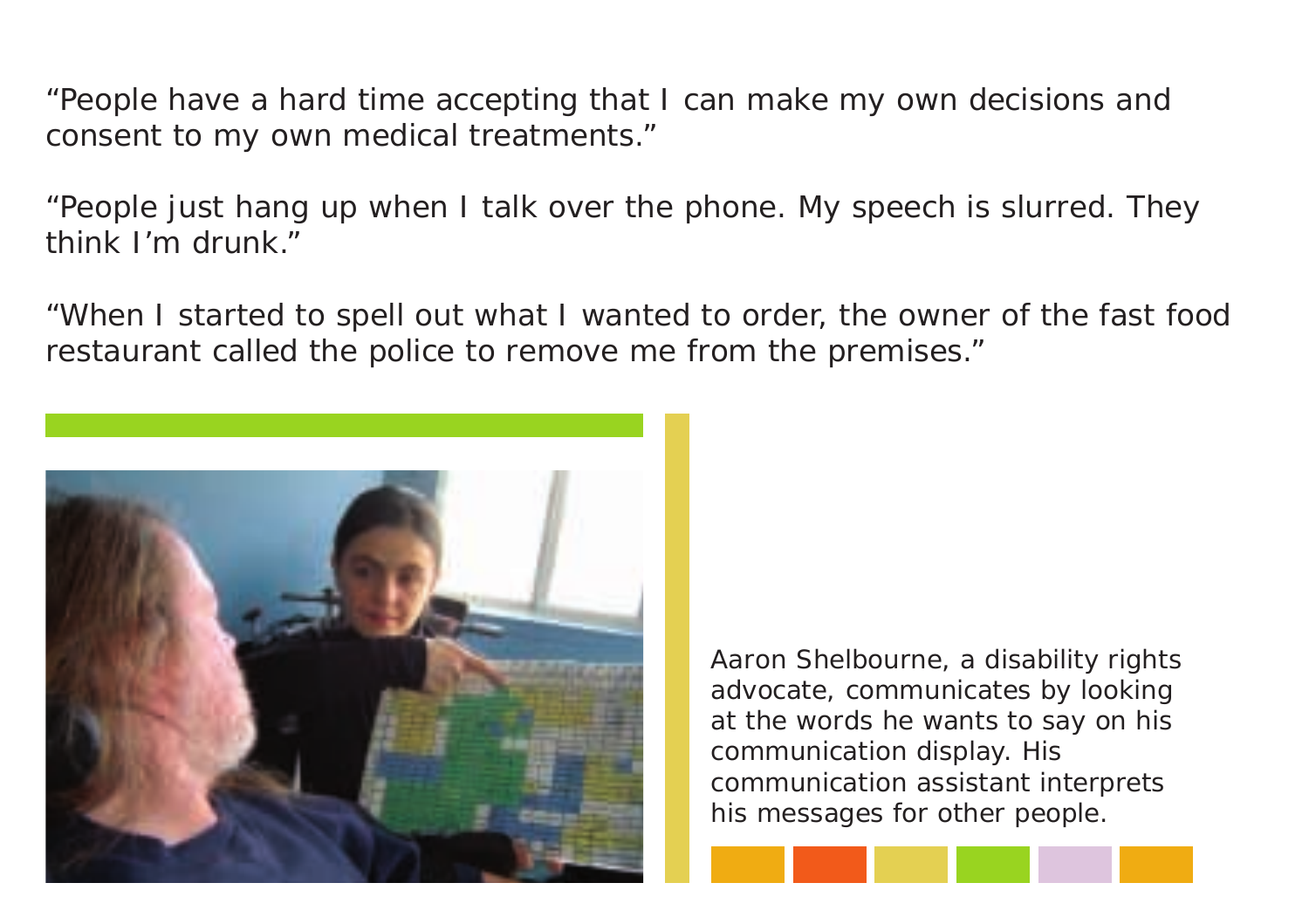

### **General Tips for Providing Communication Access**

- Be prepared to accept various ways of communicating from people who have communication disabilities (e.g., devices, displays or a communications assistant.)
- Do not assume that a person has difficulty understanding what you are saying. However, be aware that some people do have these additional challenges.
- A person with a communication disability usually needs more time to communicate. Negotiate whether the person wants a longer appointment or multiple short appointments.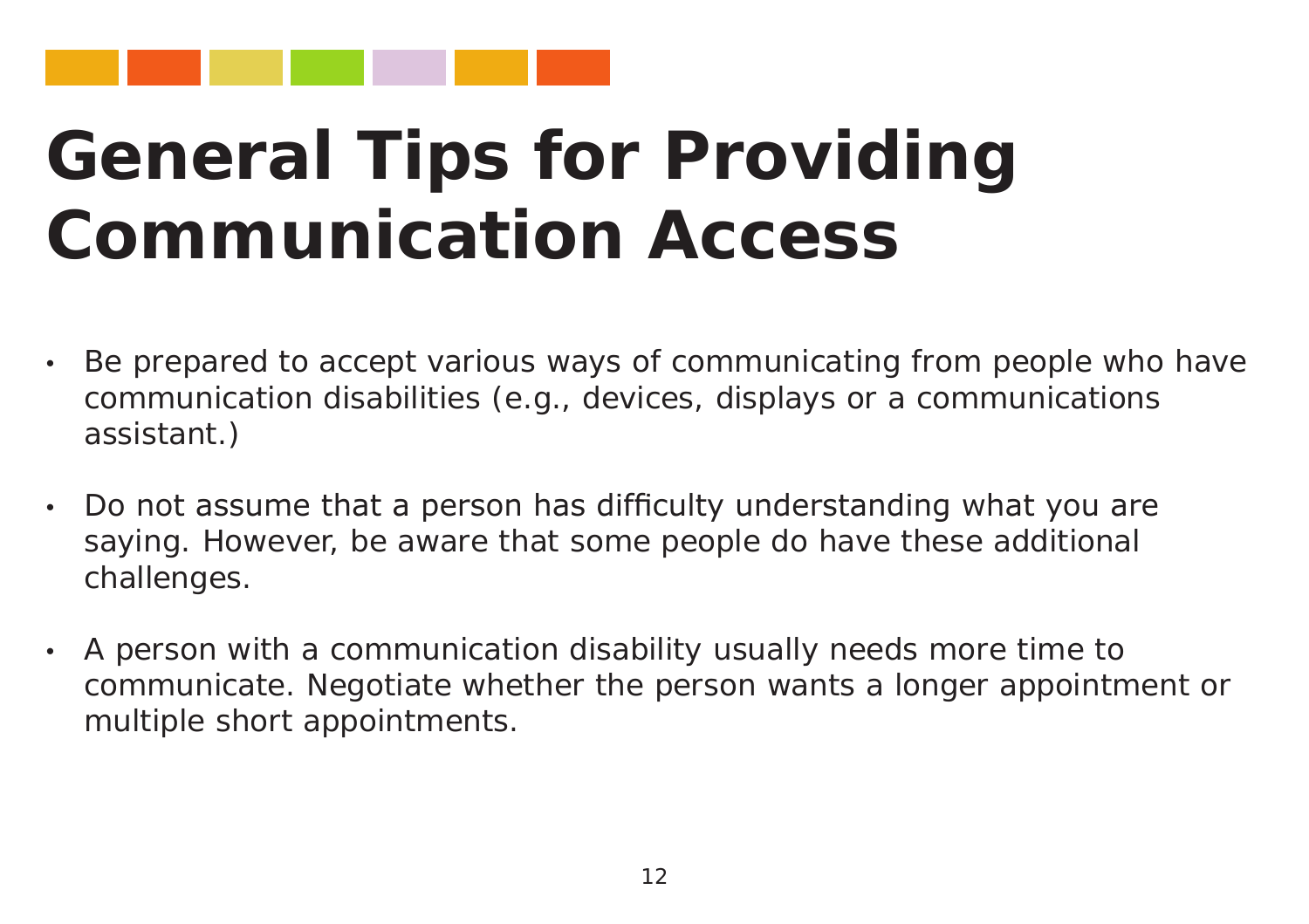- Find a quiet place to talk with minimal distractions so that you can concentrate on the conversation.
- Ask the person: "Is there anything I need to know or do that will assist us when communicating?" You should not ask the person to tell you why they have a communication disability. Focus on finding out what s/he wants you to do to assist.
- Follow the person's instructions and, if necessary, provide any communication supports s/he requires (e.g., more time, a communication assistant, a sign language interpreter or alternate text formats).

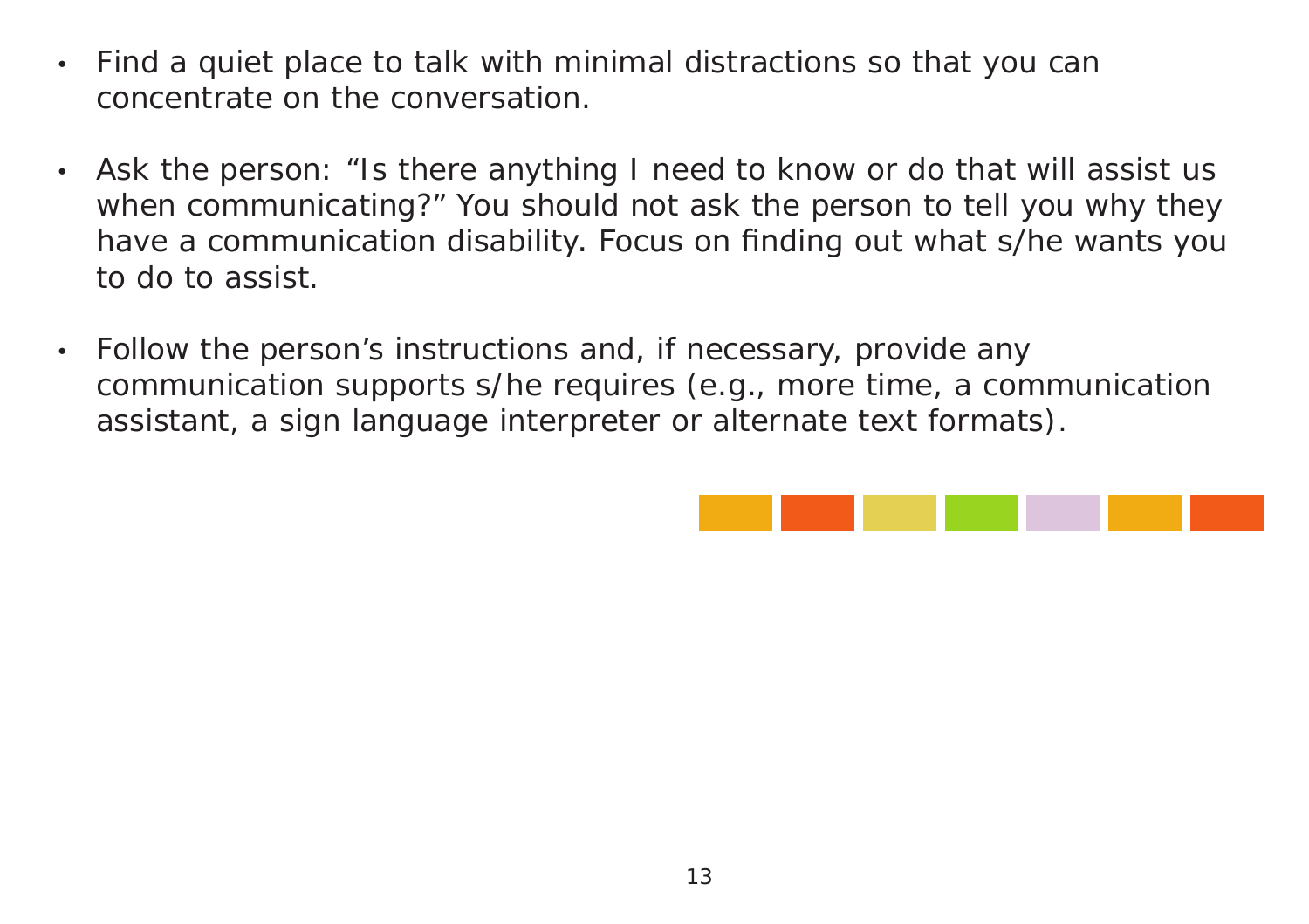

## **Communicating with a Person who Has a Communication Disability**

- Remember everyone communicates in different ways. Do not assume you know how the person communicates. Many people have prepared instructions and can tell you what you can do to make communication go smoothly.
- Be patient. Do not rush the conversation.
- Ask one question at a time and wait for a reply.
- Wait for the person to finish his/her message. Do not guess unless the person has given you permission to do so.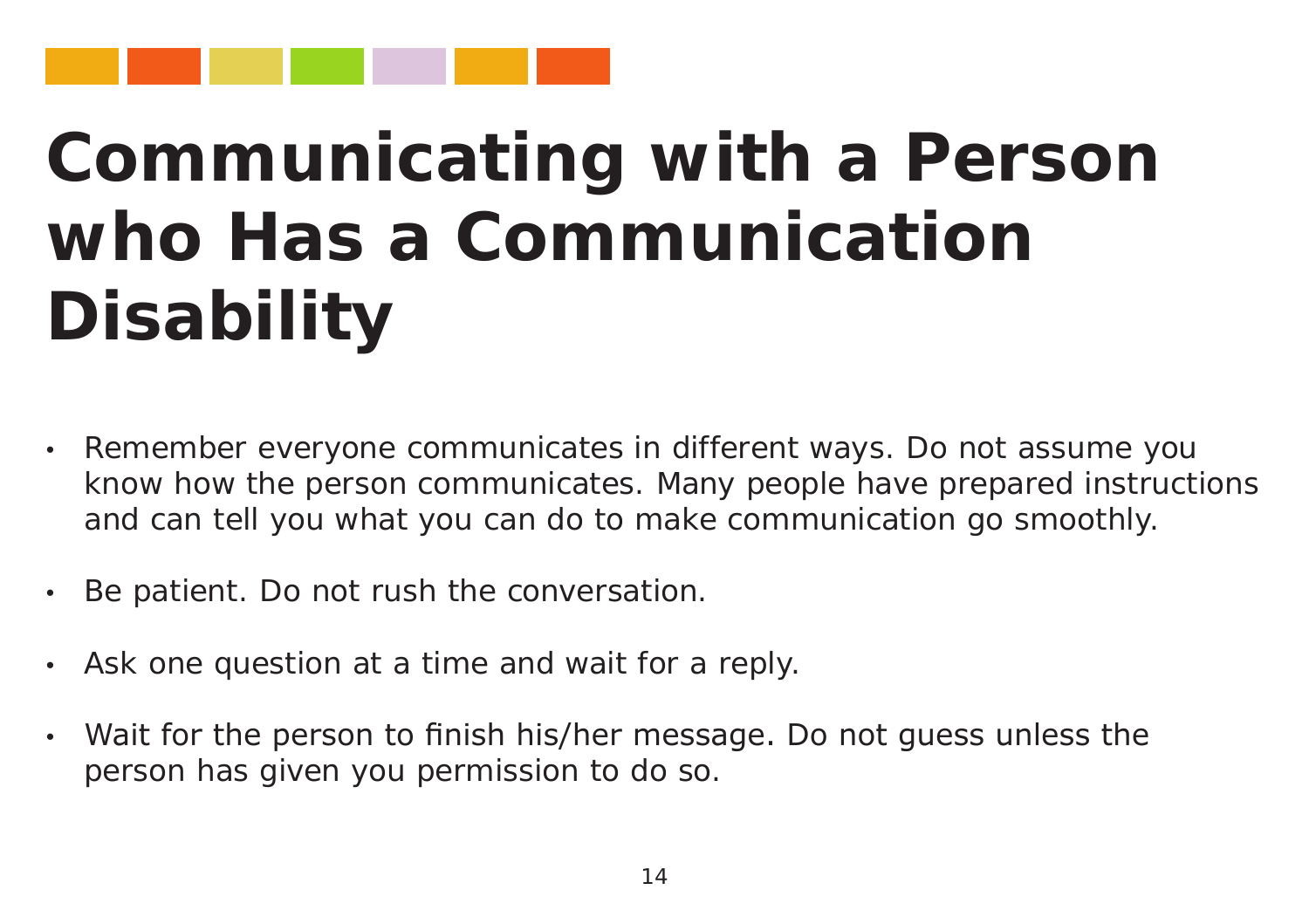- Face the person so that you can pick up on visual clues like the person's body language, facial expressions and gestures.
- • Talk directly to the individual, not to the person who may be accompanying him/her.
- Do not speak about the person or refer to the person in the third person when in his/her presence.
- Speak naturally and clearly, using your normal tone, volume and rate.



Everett Nichol is three years old. He uses his communication device when playing with his support facilitator at day care.

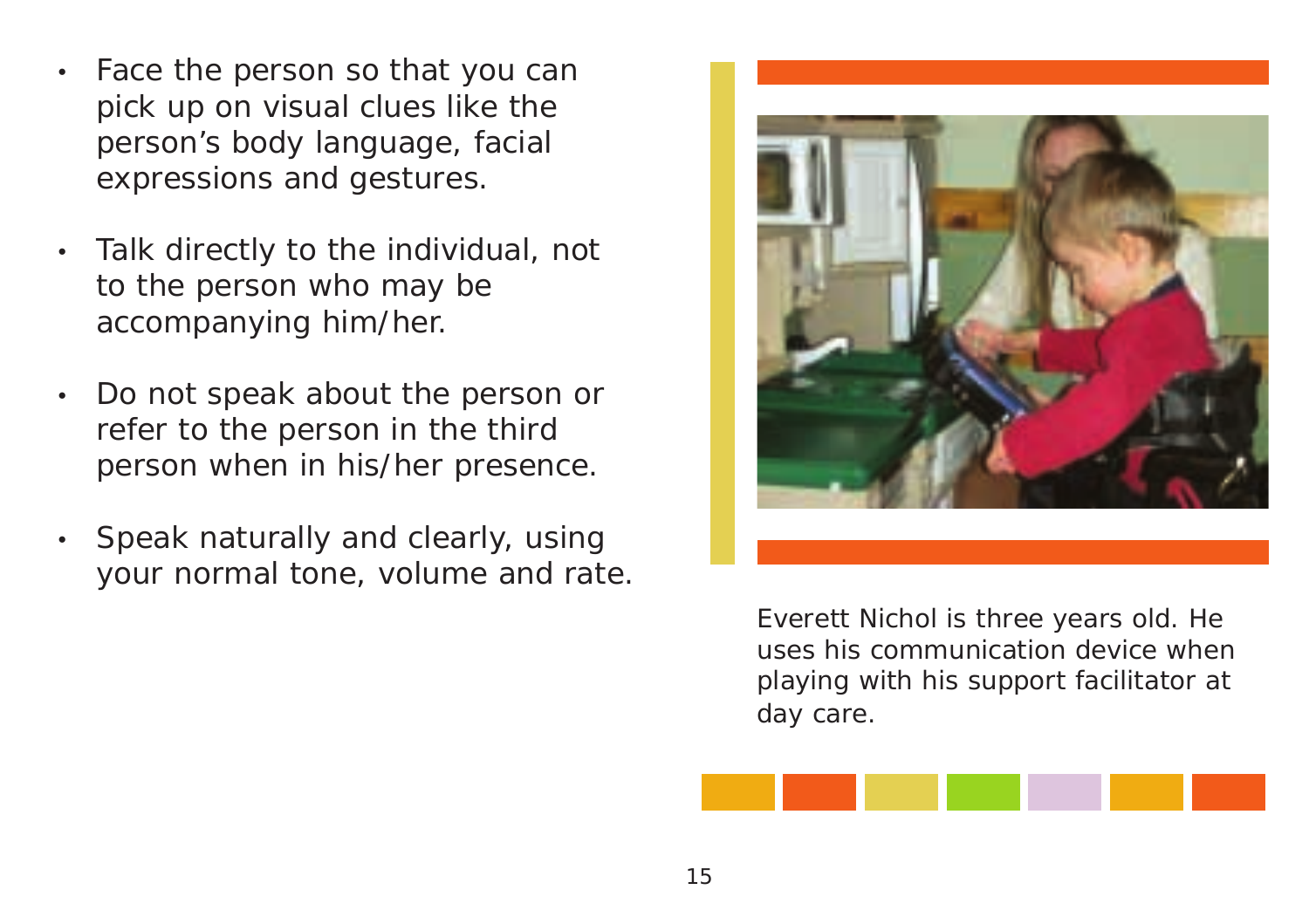#### **If the person uses a communication board or book**

- Say, "Please show me how you say "yes."
- Say, "Please show me how you say "no."
- Say, "Please show me how you communicate." The person will either demonstrate or show you his/her communication instructions. These instructions are usually on the person's communication board or on the person's wheelchair tray if he/she uses one.
- If the person uses his/her hand to point to items on a board, say the letter, word or picture out loud that he/she selects.
- If the person uses a way other than pointing, such as an eye gaze to select items on his/her communication board, s/he might want someone to assist you communicating with them.
- It often helps to write down the items that the person selects so that you can keep track of the message.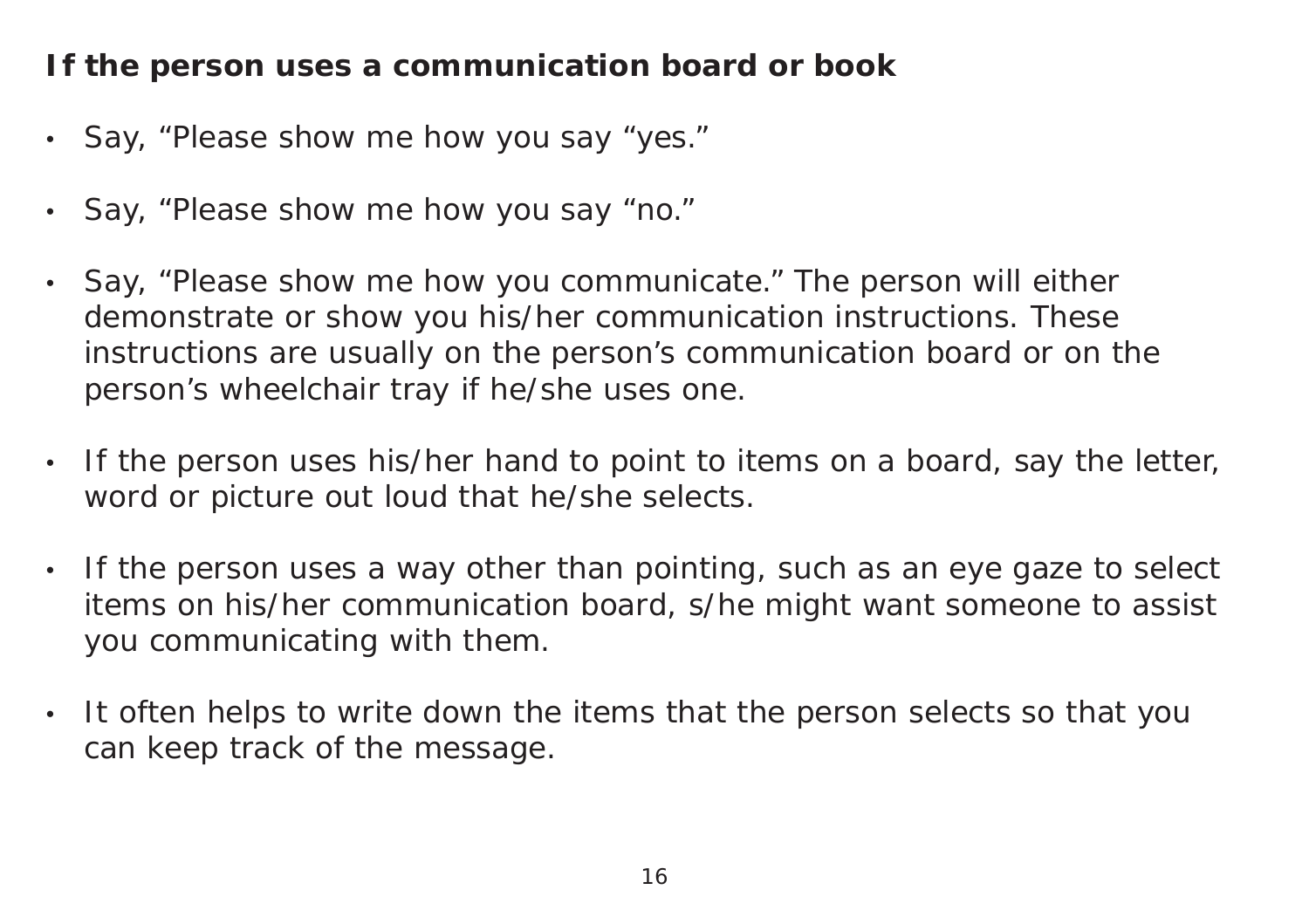• If the items that the person selects do not make immediate sense, try putting the words together into a sentence.

**Example:** The person selects the following items on her board: "Bus - Home - Time." Using these words to guide you, you could suggest, "Do you want to know what time your bus is coming to take you home?" Person responds, "no." Suggest another meaning, such as, "Are you telling me it's time to go home on the bus?" The person responds, "yes."

#### **If the person uses a speech generating device**

- Stand/sit in front of the person. Do not look over his/her shoulder or ask how he/she uses the device. You don't need to know.
- Wait for the person to construct his/her full message.
- If you have never heard synthesized speech before, it might be hard for you to understand at first. Tell the person if you don't understand and he/ she will either repeat it or indicate that you can come around and read the screen on the device.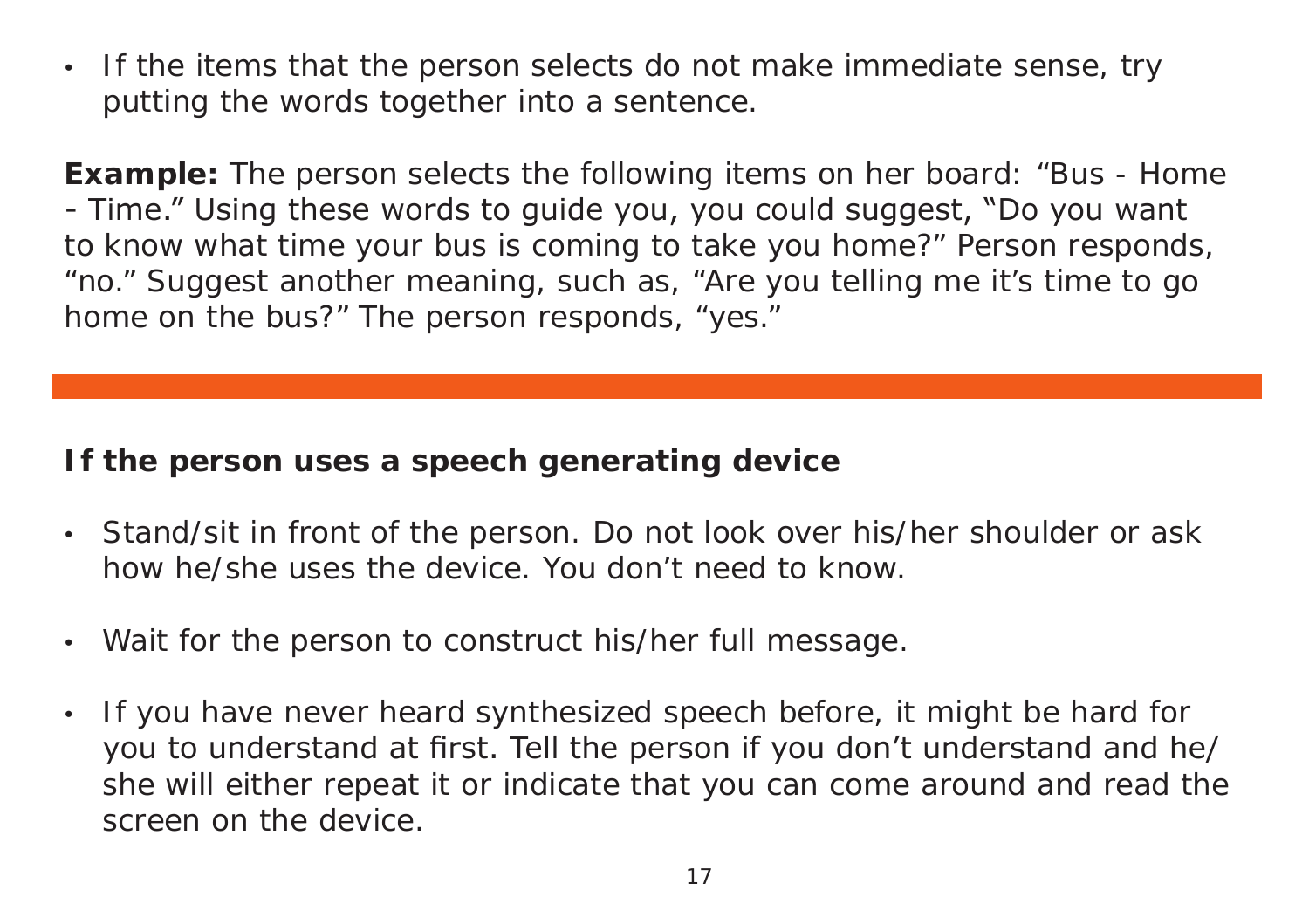#### **If the person's speech is unclear**

If the person communicates primarily through speech and his/her speech is difficult to understand, you may find it helpful to:

- Watch how the person says the words.
- Take the time to get used to the person's speech. It gets easier the more you listen and the person may need to repeat what he/she is saying a few times before you understand. This is especially the case if the person is using a speech or voice aid.
- Tell the person if you don't understand what he/she is saying. The person will either say it another way, show you what they are talking about, spell it out verbally, write it down, use a communication device or point to letters, words or pictures on their communication board.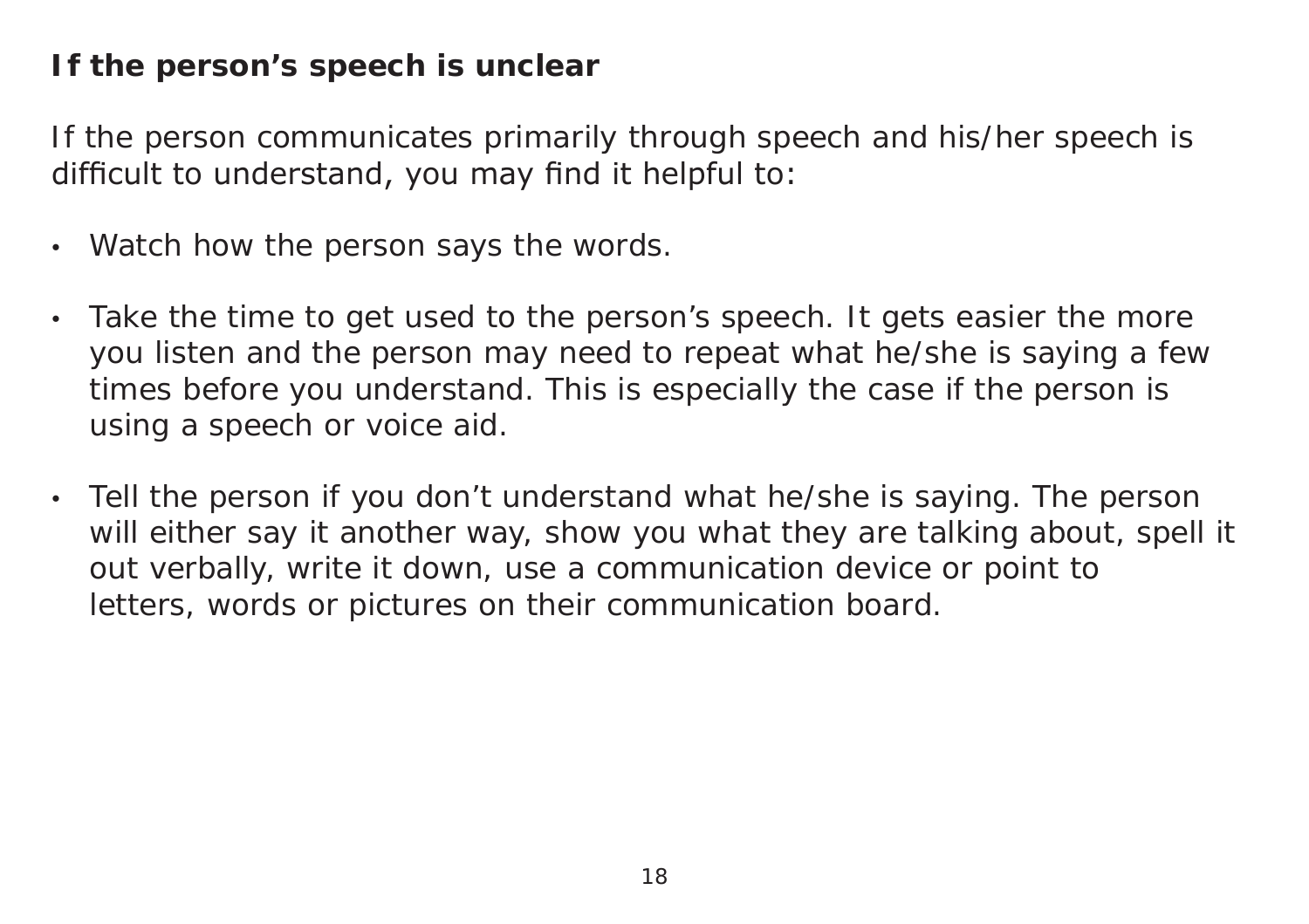#### **If the person is having difficulty understanding speech**

People can have challenges understanding spoken language for many reasons and they require different types of supports.

**Example:** A person with a hearing loss may need a sign language interpreter. A person with aphasia may require the speaker to write down key words or show a picture of what is being talked about. A person with an intellectual disability may require the speaker to use short, simple sentences.

People who have communication disabilities may also have limited understanding simply due to the fact that the language you are speaking is not their first language. In such situations, they may require an interpreter in their native language in addition to supports for their communication disability.

General guidelines to enhance comprehension include:

• When possible, use clear, straightforward language when speaking or developing written documents as this makes it easier for everyone. Plain language is a communication style that focuses on ensuring that the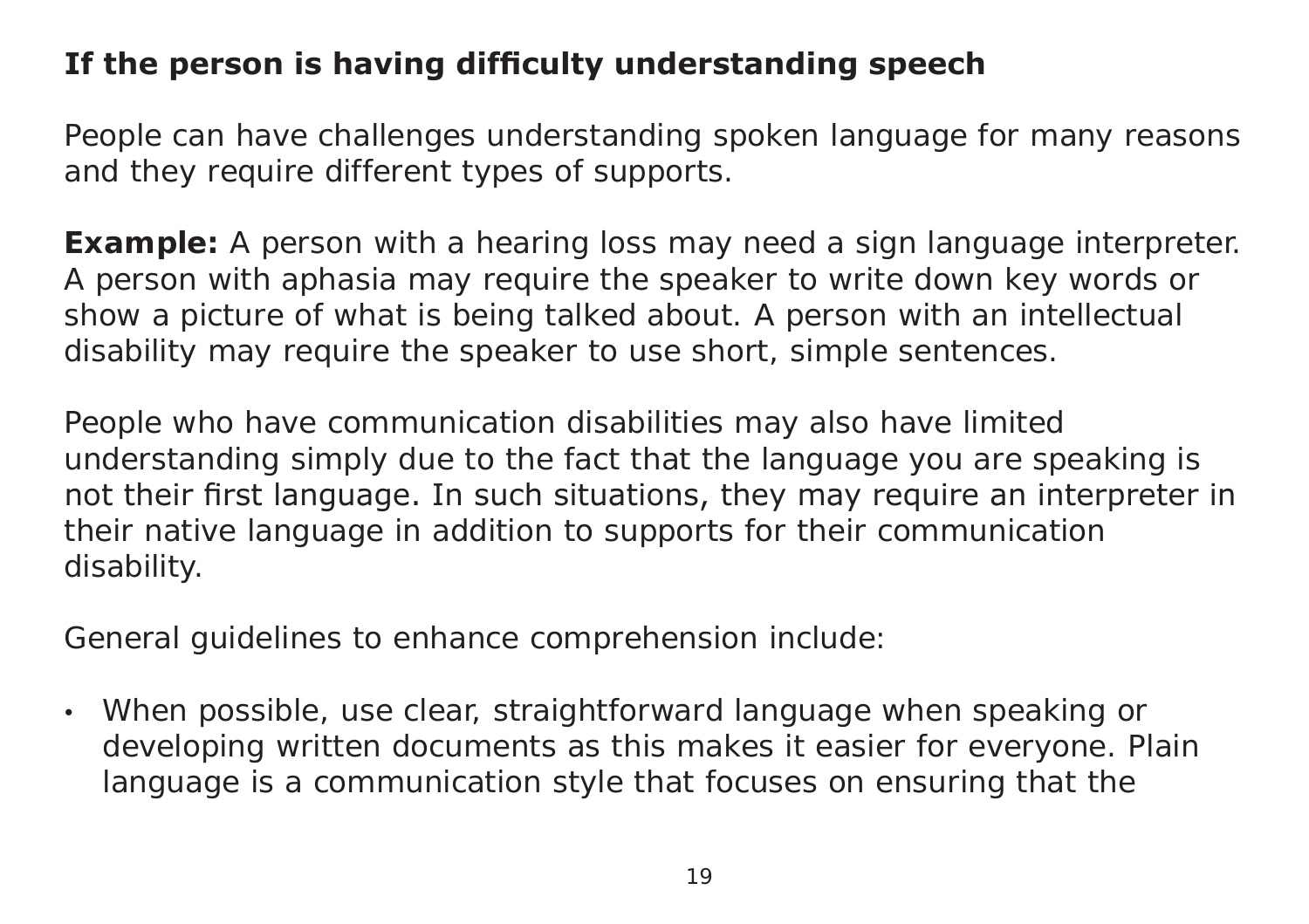audience understands the message. It is the practice of avoiding unnecessary words, jargon, technical terms and long, ambiguous sentences. It is not baby talk.

- You can get information about plain language from www.plainlanguage.gov.
- Slow the pace of the interaction by pausing between your sentences. Allow time for the person to speak, nod, signal "yes" or use their communication board or device.
- If there is a communication assistant present, this person may rephrase what you are saying or use other strategies to support the individual in understanding what you are saying.
- Demonstrate what you are talking about by:
	- Using gestures
	- • Showing objects or pointing at people
	- Writing the key words that you are saying
	- Drawing a picture or diagram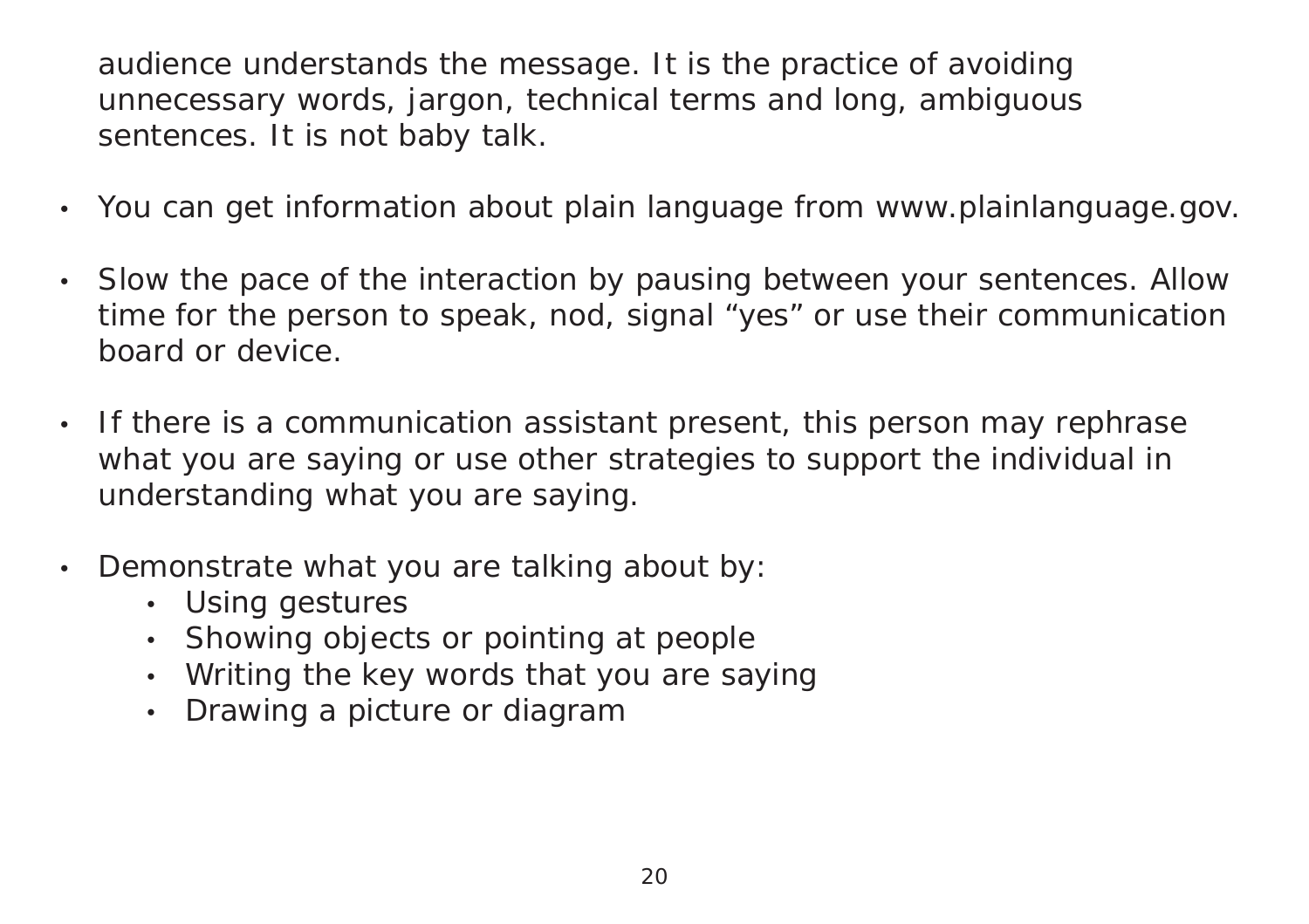#### **If the person is deaf or has a hearing loss**

- Make sure the person is looking at you before you start talking and that he/ she can see your mouth.
- Find out what the person wants to use when communicating with you. S/he may want to use his/her own amplifier or communication device or may request that you write down what you are saying.
- Speak clearly and at a moderate pace. Do not shout.
- If what you have said is not understood, say it in another way rather than repeat it.
- Upon request, arrange to have a sign language interpreter (i.e., a person who translates spoken language into sign language) or a captioner (i.e., a person who writes or types what is being said). Contact The Canadian Hearing Society (CHS) for these services.



Rob Chamberland, a web architect, uses a sign language interpreter when meeting with a client.

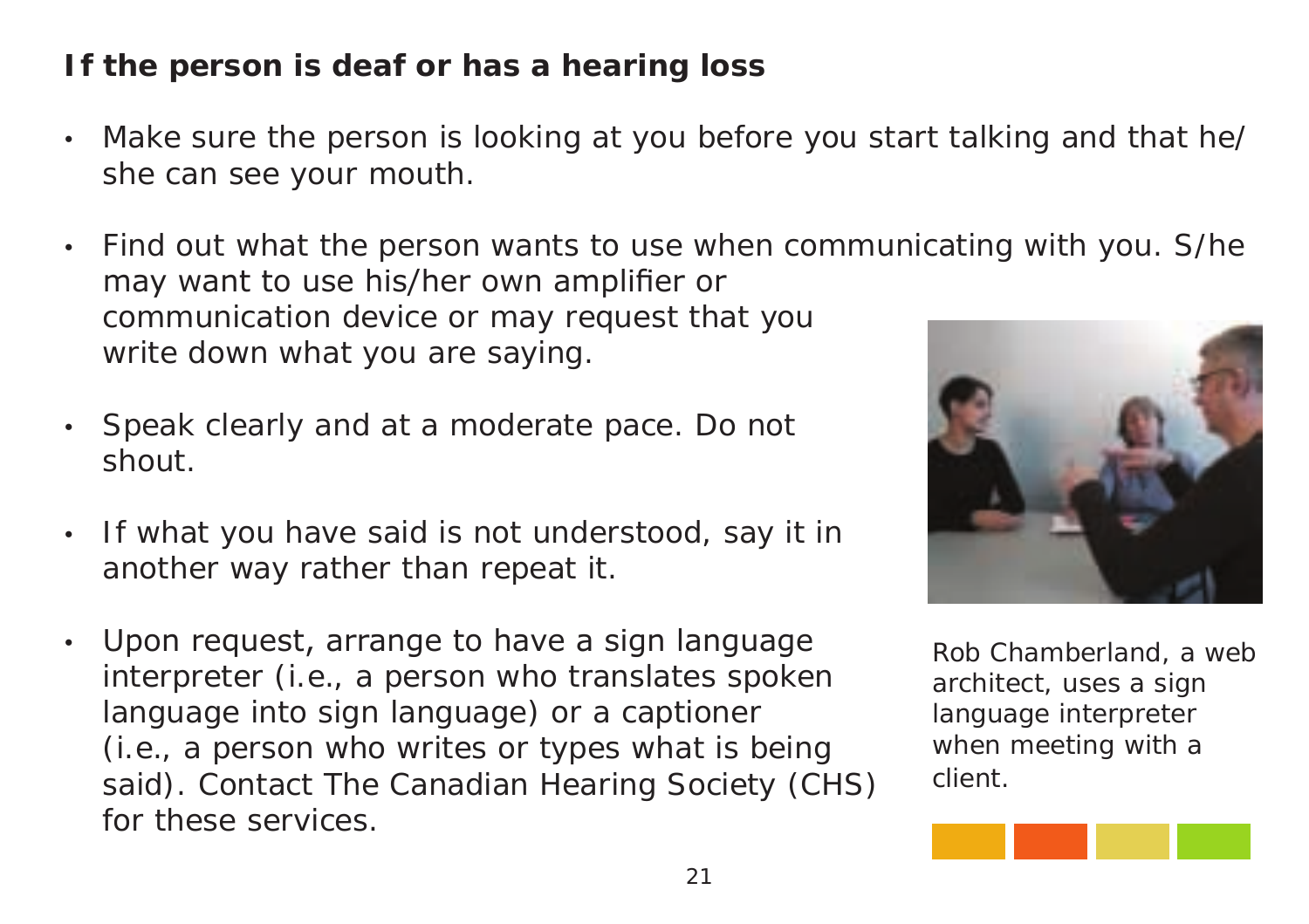#### **If the person is deaf and blind**

• A person who is deafblind may require an intervenor. An intervenor provides visual and auditory information to the person using their preferred sign language. Contact the Canadian Deafblind Association, Ontario Chapter for these services.

#### **If the person uses a communication assistant**

A communication assistant is someone who interprets a person's impaired speech or assists a person who uses a communication display or device.

- Ensure that the person who accompanies an individual has been authorized to assist him/her with communication. Once you have confirmed the role, accept the person's messages as conveyed to you by the assistant.
- Speak directly to the individual, not to the assistant.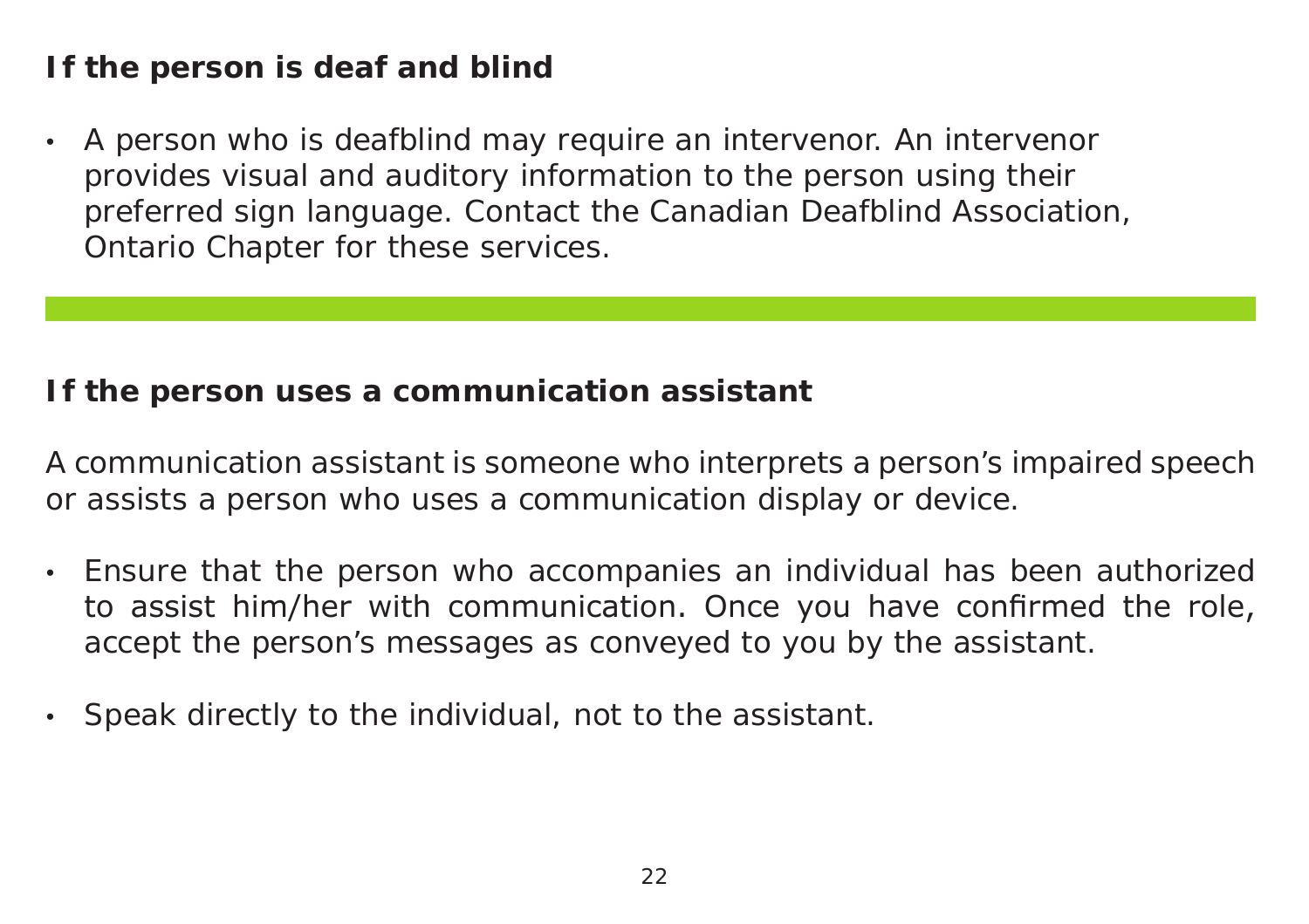- Observe the person directing the assistant so that you know he/she is communicating and approving their messages. In some cases, an assistant may support the person selecting words or pictures on his/her display or device or putting these items into sentences. If you are unsure about a message, ask, "Is that what you wanted to say?"
- If the person does not have a communication assistant, be prepared to negotiate communication assistant services at the request of the individual. Ask the individual if s/he has a person who can assist them or a speech language pathologist who knows how s/she communicates. Contact Augmentative Communication Community Partnerships-Canada for information about communication assistants.

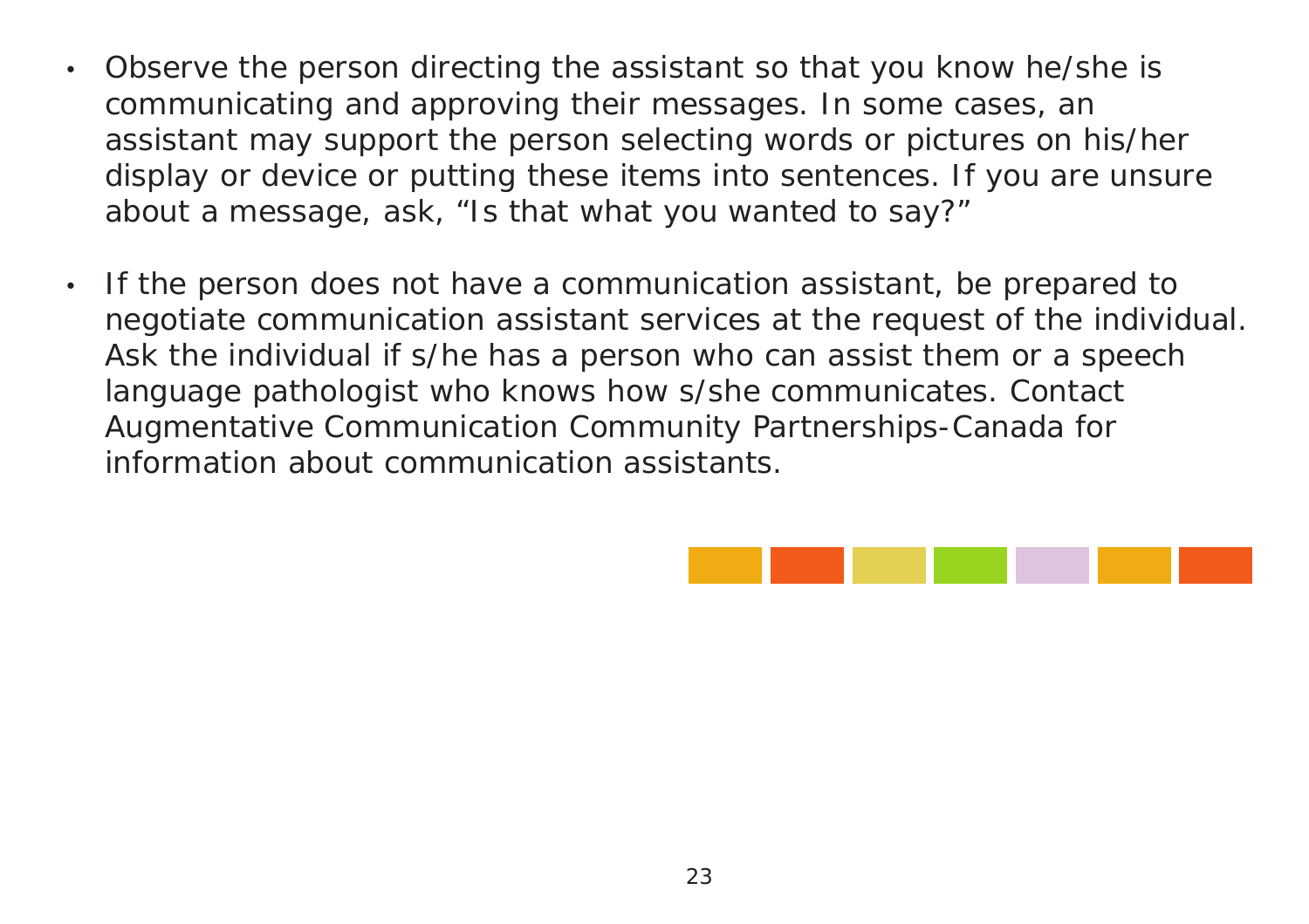

### **Special Situations**

#### **Communicating over the telephone**

Find out how the person wants to communicate with you on the telephone. S/he might want to use a device or a communication assistant. Alternatively, the individual might want you to ask questions to which s/he can answer, "yes" or, "no." The person may prefer to use e-mail or fax. If you have a receptionist, ensure s/he knows how the person will communicate over the telephone.

#### **Written communication**

People with physical disabilities may have difficulty writing and may require a note-taker to transcribe or take notes. Note-takers are often available in educational settings.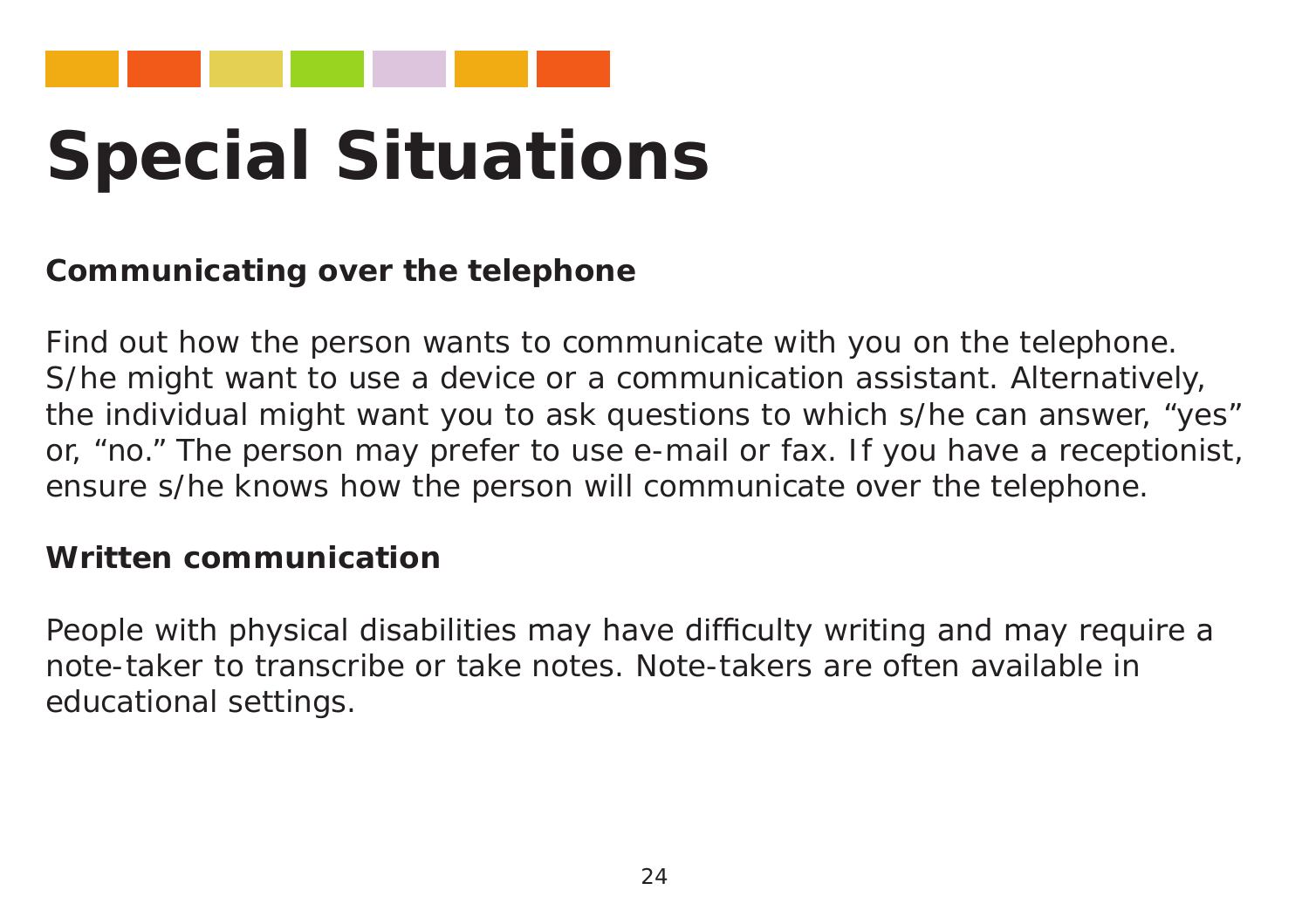#### **Making text materials accessible**

Ensure that text information is in formats that the person can access and understand. Some individuals may want information in plain language, enlarged font, electronic formats, Braille or they may require the assistance of someone who can help in reading and understanding documents.

#### **Decision-making and consent**

Depending on the type of decision to be made (e.g., health/medical, financial or personal), as well as skills and experience, most people with communication disabilities make their own decisions or, like everyone else, they might rely on others for advice.

In some special circumstances (e.g., a healthcare or legal setting), you may need to know if the person has a formal supported decision-making agreement that defines the person(s) who can assist in making decisions and a process that fully respects the individual's values, beliefs, experiences and preferences. Some individuals have a Power of Attorney whereby someone can make decisions on their behalf.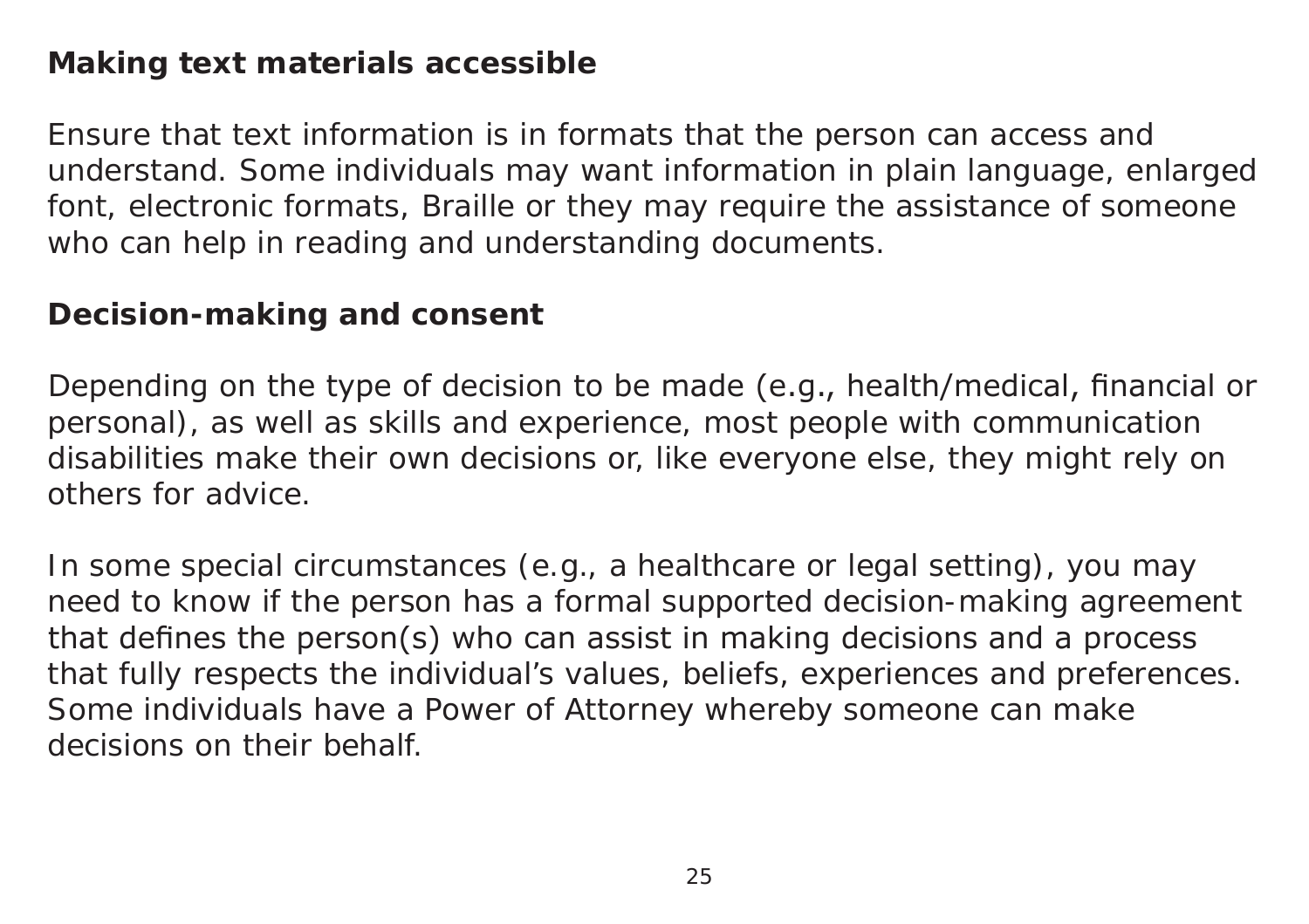#### **Obtaining signatures**

Not being able to physically hold a pen does not mean that a person cannot approve or sign a document. People who cannot write and who understand the meaning of a document may use an alternative mode for signing. Alternatives range from an X, a stamp, a thumb-print, or their authorization of a legallyappointed person to sign on their behalf.

#### **Privacy**

Be mindful of the individual's right to privacy. While the person may rely on a support person to assist in daily activities, she/he may not want to share aspects of their personal life with that person. It is the person's responsibility to negotiate privacy agreements with their communication assistant.

However, in some situations, your organization may require a communication assistant to sign an agreement to protect yours or other people's privacy (e.g., group counseling).

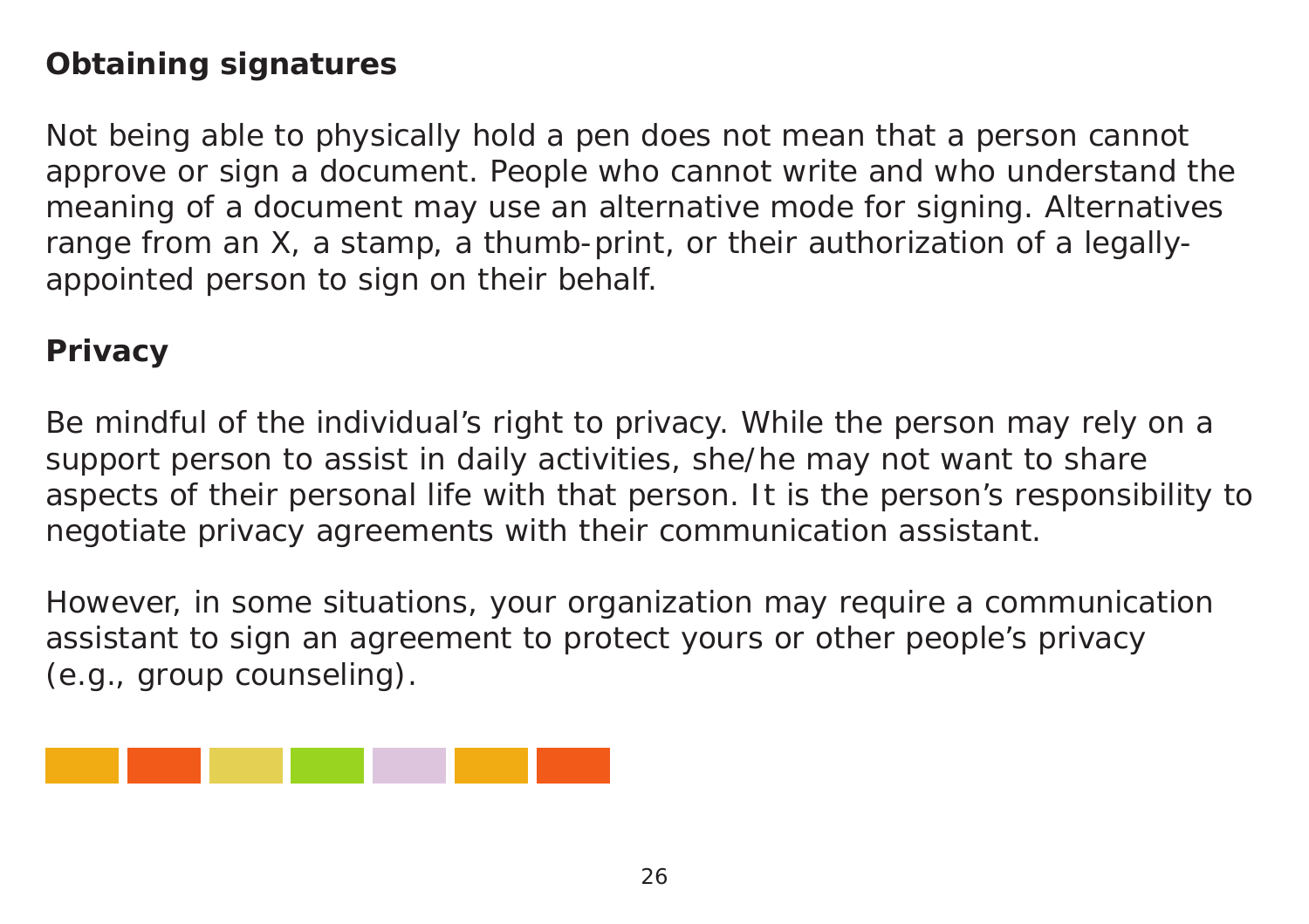

Jody Schloss, a master's student at York University, types her messages when discussing finances with her bank manager.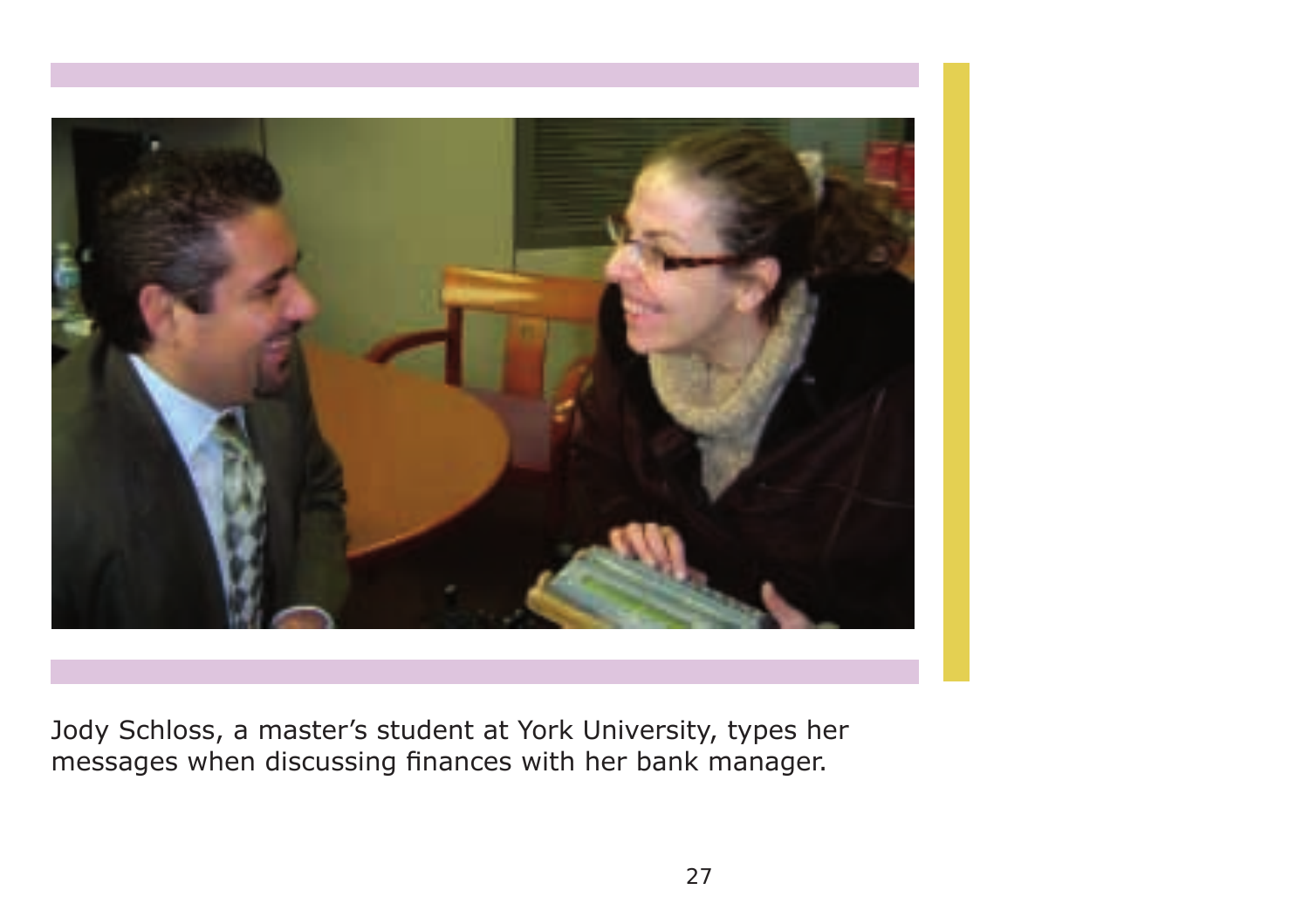

### **Communicating in Essential or Emergency Situations**

People with communication disabilities need to be able to communicate quickly and effectively in emergency situations with first responders such as police, health care workers, fire fighters, etc.

If the person does not have access to their own communication board or device, use "yes" and "no" questions to get information.

**Example:** You want to identify the source of a person's pain.

Say, "Do you feel any pain?" When the person responds with a yes, confirm you have understood.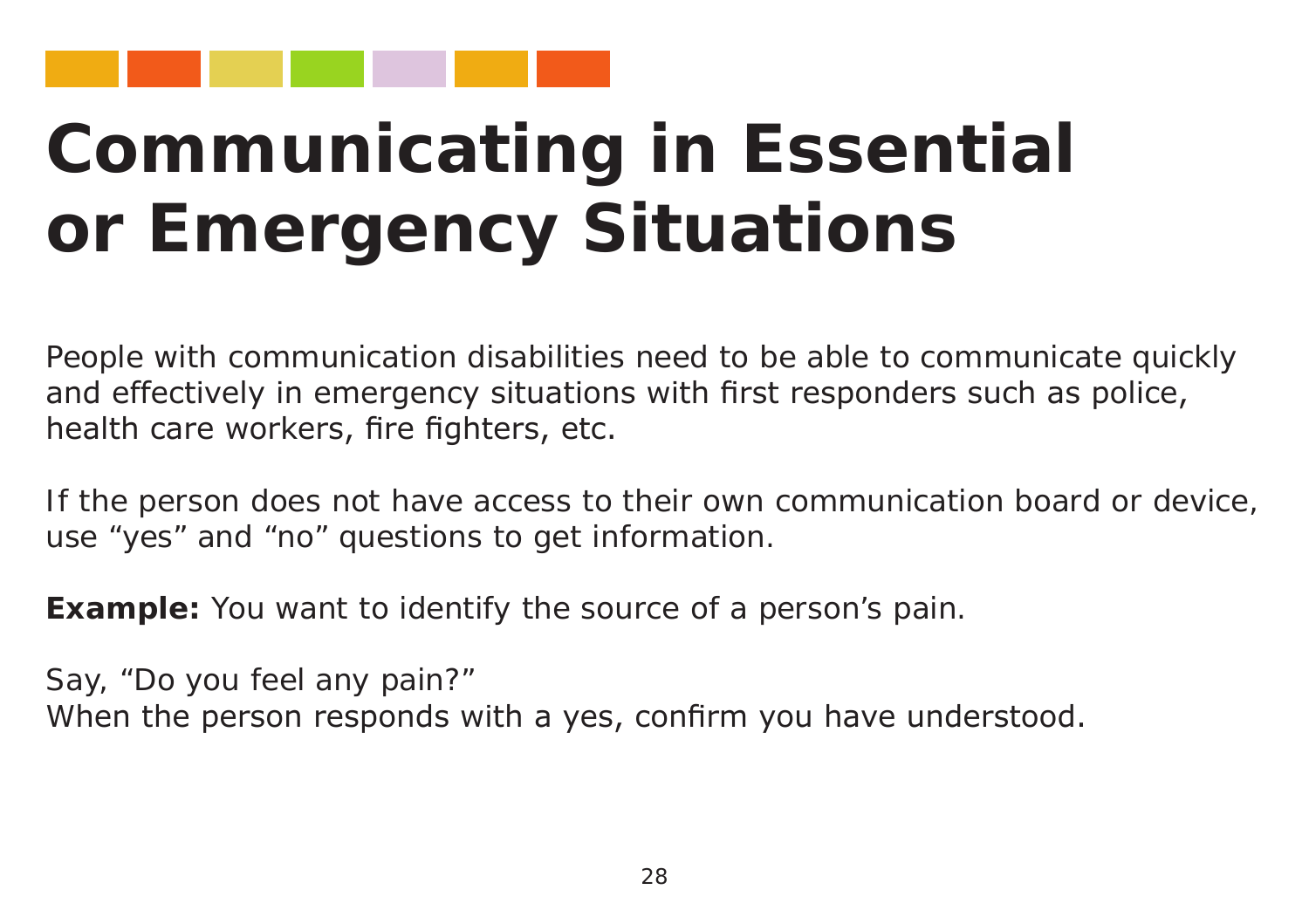Say, "You told me "yes", you are in pain." Then ask, "Where is your pain?" Wait. If the person cannot point with a finger, hand or eyes, suggest body parts. Say, "Does your head hurt?"

When the person responds with a "no," ask another question.



John Draper, who runs his own business educating people about accessibility issues, uses his letter board to spell out what he wants to say to a nurse at his local hospital.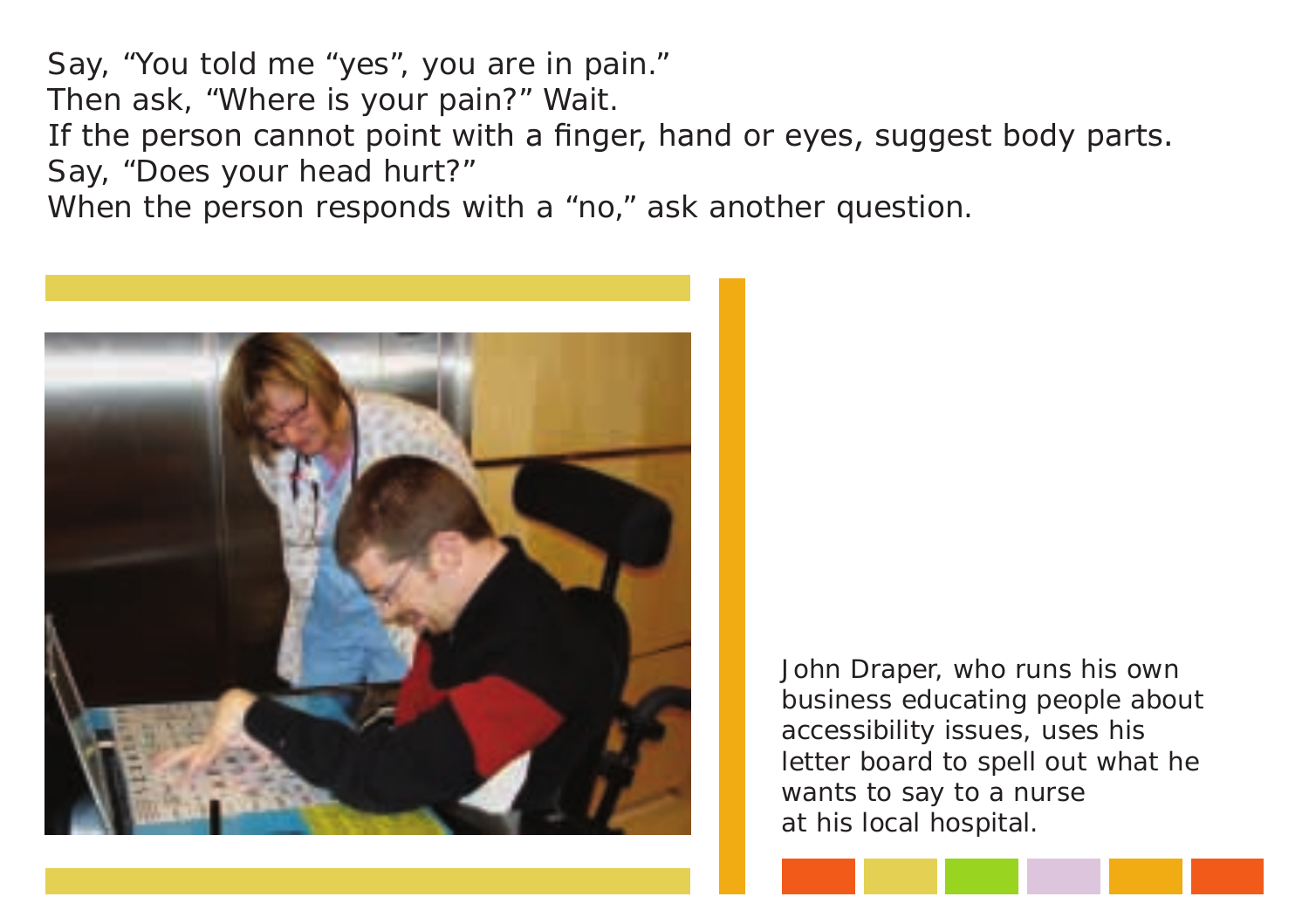For more information about communication access for first responders, see <www.aac-rerc.com>and click on the section called "Disaster Prep."

Where communication is of a highly significant and critical nature, (e.g., within legal, health, police, emergency contexts), organizations should consider:

- 1. Teaching a core group of internal staff to support communication access.
- 2. Having context-specific resources such as communication displays and accessible call bells. Contact Augmentative Communication Community Partnerships-Canada for training and resources.

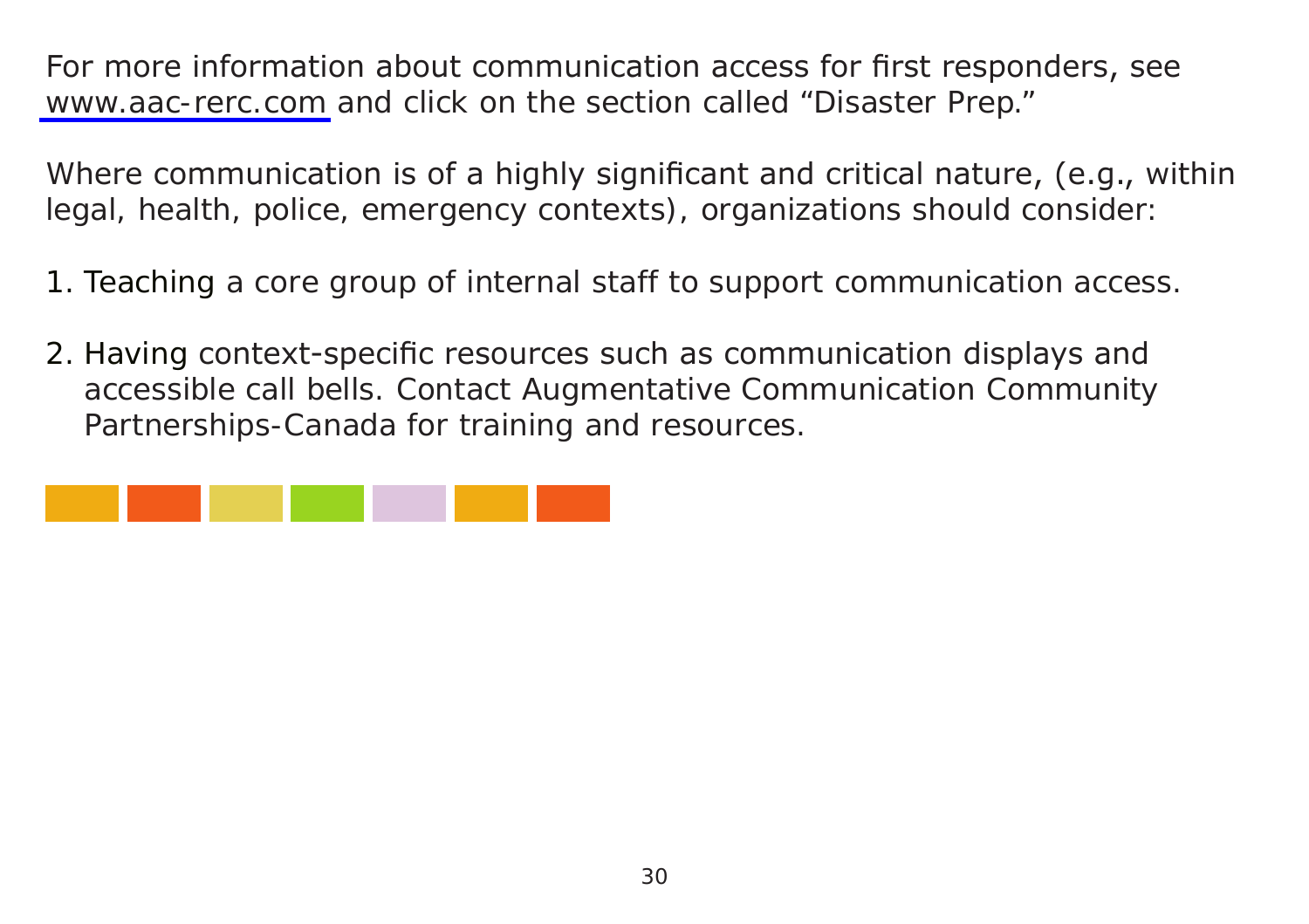

### **Checklist for Communication Access**

Does your organization have clear **policies**, **procedures** and **practices** to ensure that people with communication disabilities can:

- Use their preferred method of communicating when receiving your goods and services? √
- Have their personal communication requirements accommodated in personal meetings, over the telephone and via written communications? √
- Have access to sign language interpreters, captioners, note-takers, intervenors and communication assistants to be accessed upon request? √
- Give feedback on how well their communication needs are accommodated within your organization? √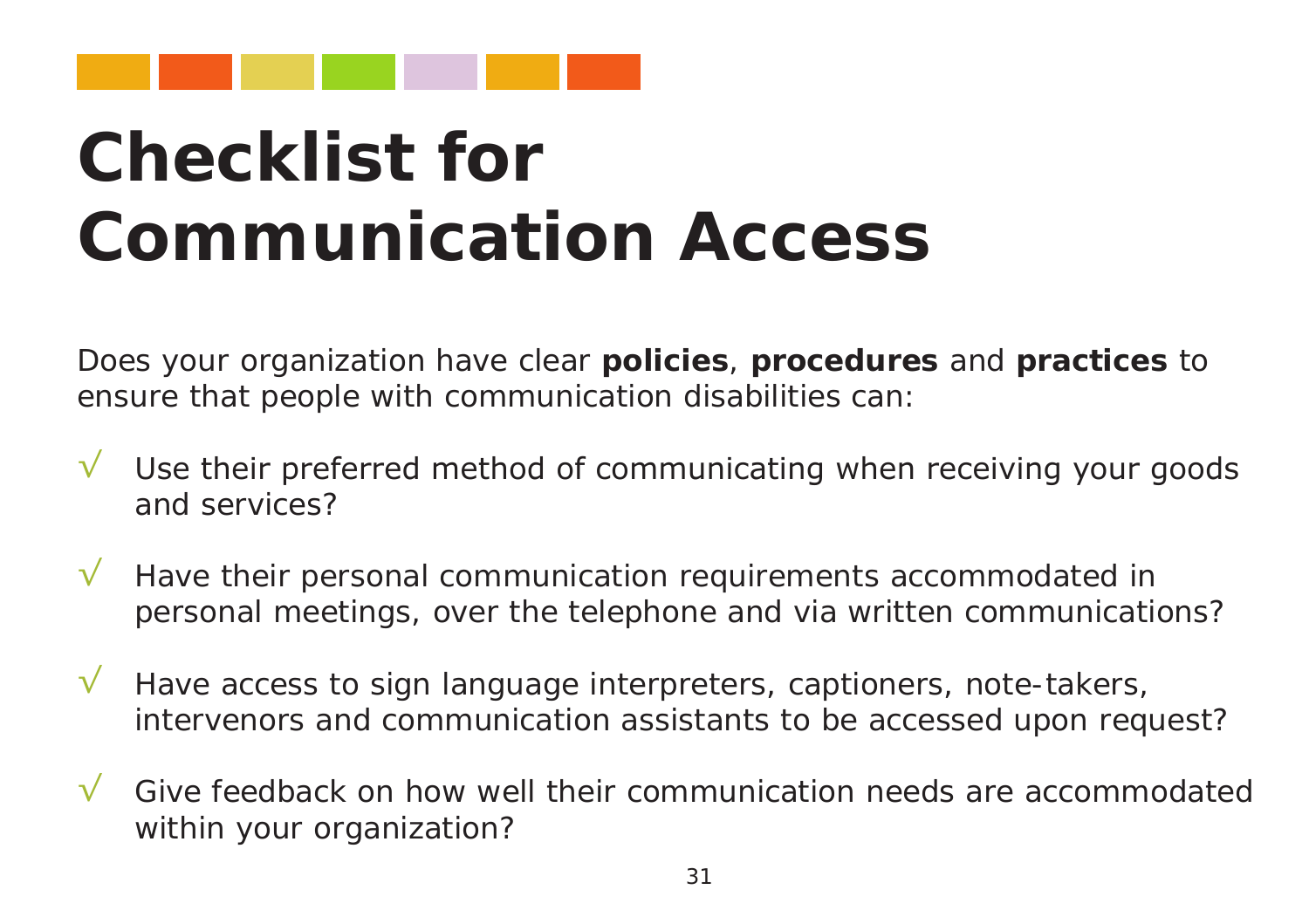Has your organization provided the following **training** and **resources** to all staff who interact with the public:

- General guidelines for communicating and working with people who have a range of communication disabilities? √
- Information on how to access community resources for sign language interpreters, captioners, note-takers, intervenors, communication assistants? √

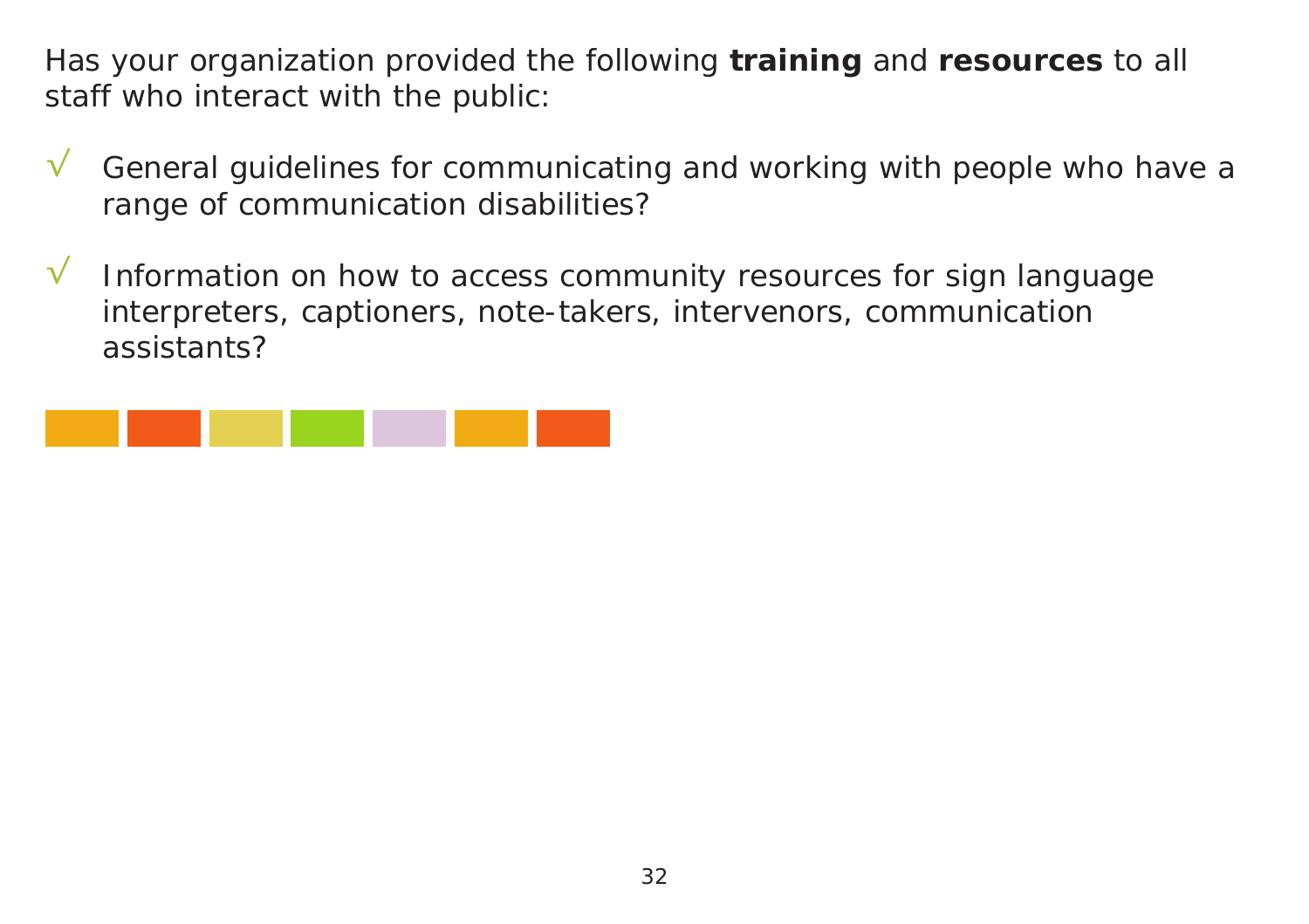

### **Resources and Organizations**

Augmentative and Alternative Communication Community Partnerships-Canada (ACCPC) provides training, resources and information about communication assistants and communication accessibility for people who use communication displays and devices. Tel: 416-444-9532. Website: <www.accpc.ca>

The Assistive Devices Program from the Ontario Ministry of Health and Long-Term Care can provide information about communication devices and services in Ontario. Tel: 1-800-268-6021 (Toll-free in Ontario only) In Toronto, call 416-327-8804. TTY: 1-800-387-5559. Website: [www.health.gov.on.ca/english/public/program/adp/adp\\_mn.html](www.health.gov.on.ca/english/public/program/adp/adp_mn.html)

The Aphasia Institute, Toronto supports people who have aphasia as a result of a stroke or accident. Tel: 416-226-3636. Website: <www.aphasia.ca>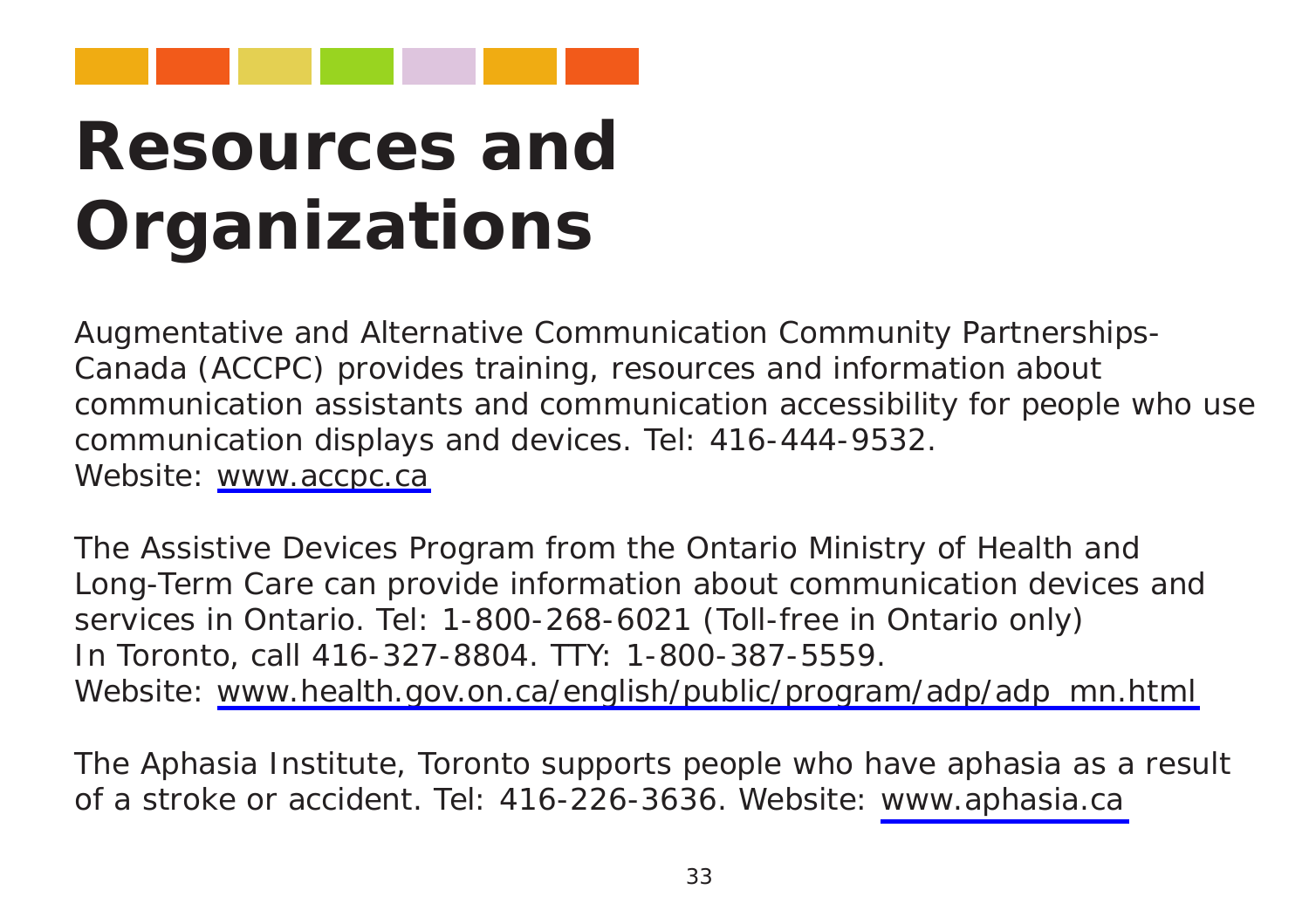The Canadian Hearing Society provides services for people who are deaf or have a hearing loss. Tel: 1-877-347-3427. In Toronto: 416-928-2504. TTY: 1-877-347-3429. In Toronto TTY: 416-964-0023. Website:<www.chs.ca>

Ontario Association of Speech-Language Pathologists and Audiologists provides information on speech and language services. Tel: 1-800-718-6752. In Toronto: 416-920-3676. Website:<www.osla.on.ca>

The Canadian Deafblind and Rubella Association Ontario Chapter provides services for people who are deafblind. Tel: 1-877-760-7439. TTY: 519-759-3597. Website: <www.cdbraontario.ca>

Together We Rock: Building Accessible and Inclusive Communities provides presentations and resources that promote accessibility in schools. Tel: 905-404-9590. Website:<www.togetherwerock.com>

International Society for Augmentative and Alternative Communication: Canadian Chapter provides information about augmentative and alternative communication. Tel: 416-385-0351. Website: <www.isaac-online.org>